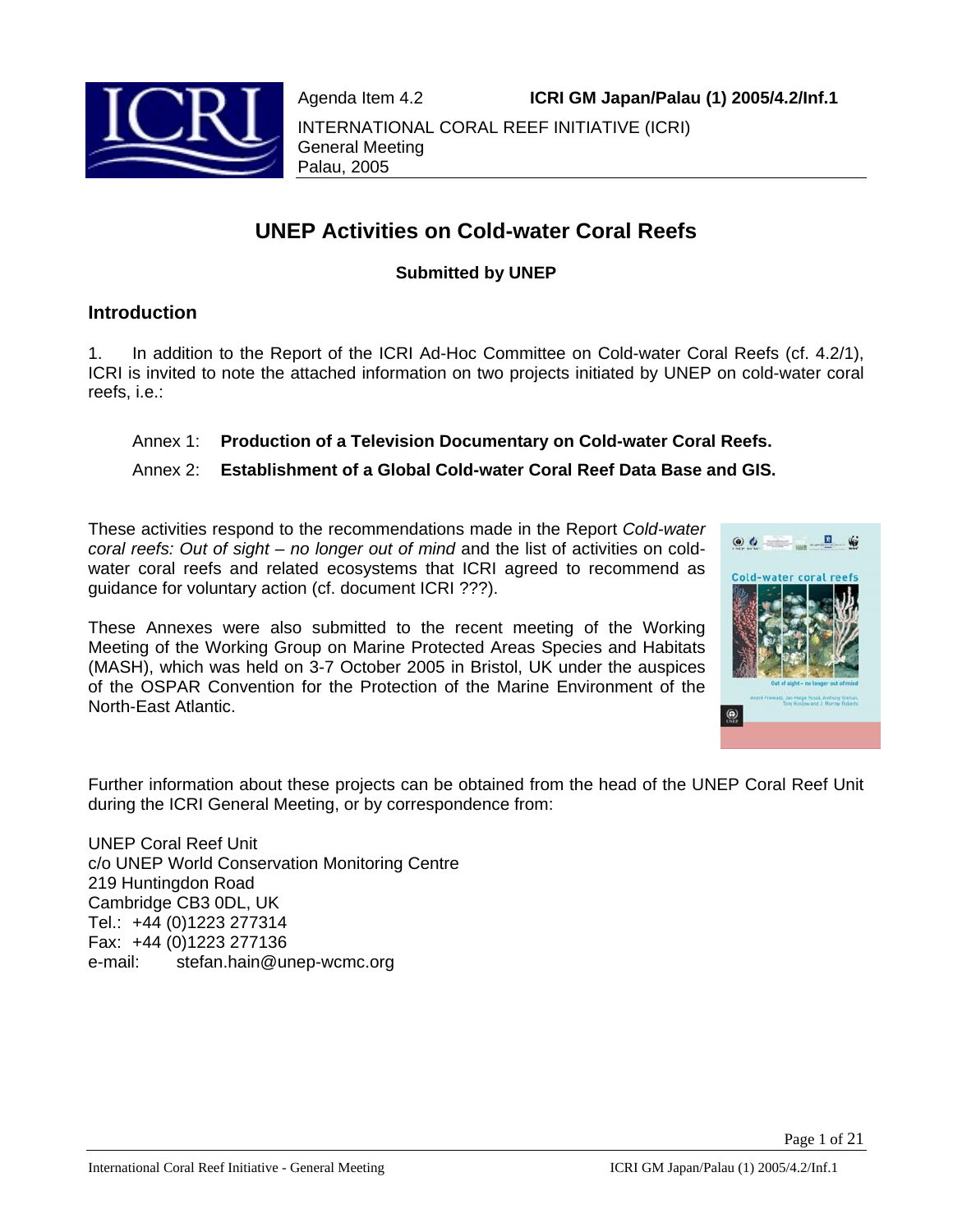# **- DRAFT PROJECT OUTLINE -**

# **Production of a Television Documentary on Cold-water Coral Reefs**

| <b>Coordination and implementation:</b> | UNEP Coral Reef Unit (CRU), in collaboration with supporting<br>organisations         |
|-----------------------------------------|---------------------------------------------------------------------------------------|
|                                         | <b>Producer:</b> Earth Report, Television Trust for the Environment (TVE)             |
|                                         | <b>Project administration:</b> UNEP-WCMC; project code: 2028H (TVE cold-water corals) |

# **I. OBJECTIVES**

- To raise the global awareness of the distribution, threats and importance of cold-water coral reef ecosystems to marine biodiversity, particularly in developing countries and SIDS;
- To implement the recommendations set out in the 2004 UNEP Report *Cold-water Coral Reefs: Out of sight – no longer;*
- To contribute to the implementation of recommendations to protect vulnerable deep water ecosystems, incl. cold-water coral reefs, agreed by the UN General Assembly, and to facilitate the subsequent activities set out in the programmes of work under the Convention on Biological Diversity, the International Coral Reef Initiative and other international bodies.

# **II. BACKGROUND AND NEEDS**

In 2003, the UNEP Coral Reef Unit (CRU) established a cold-water coral reef initiative with the Governments of Ireland, Norway and the UK, and WWF. This initiative commissioned a group of international cold-water coral reef experts under the lead of Prof. Freiwald (Germany) to prepare an authoritative summary of the current state of knowledge on cold-water coral reefs and the threats they are facing, including recommendations for further action to be taken for their protection and sustainable management. The resulting 84-page report was edited by CRU and launched by UNEP in June 2004. Hard copies of the report, as well as a CDrom with the report and additional materials (including a 9'30'' minute Video News Release produced by TVE for UNEP) were widely distributed within and outside the UN/UNEP system. The report has become a standard reference for scientists as well as policy- and decision makers, and contributed to the international identification of cold-water coral reefs as a vulnerable key ecosystem for marine biological diversity in the deeper waters of the oceans, both within and outside national jurisdiction, *inter alia* in the Addendum to the Report of the Secretary General on Oceans and the Law of the Sea to the 59th session of the UN General Assembly.

Since the publication of the report and the call for urgent consideration included in the UNGA Resolutions 58/240, 58/14, 59/24 and 59/25, work on the protection of cold-water coral reefs has been initiated, or intensified, in various intergovernmental frameworks at the global and regional level, including the Convention on Biological Diversity, the International Coral Reef Initiative and the OSPAR Convention. However, public knowledge of cold-water coral reefs is still poor, and plans for their protection have been taken only in few countries (e.g. Canada, Norway, New Zealand and the US) and regional bodies (e.g. European Community, NEAFC). A major obstacle in initiating global action to preserve cold-water coral reefs is the widespread view that these reefs are exclusively distributed in the cold waters of high latitudes in the South and North Atlantic and Pacific, and that consequently the work on the protection of these ecosystems is a subject for those (developed) countries in which waters they have been found. This is a common misconception caused by the focus and geographical bias of deep water research to date – observations and literature<sup>1</sup> clearly show that cold-

 $\frac{1}{1}$ 

The UNEP Report *Cold-water Coral Reefs: Out of sight – no longer out of mind* lists 41 countries where cold-water coral reefs have been observed, many of which developing countries and SIDS.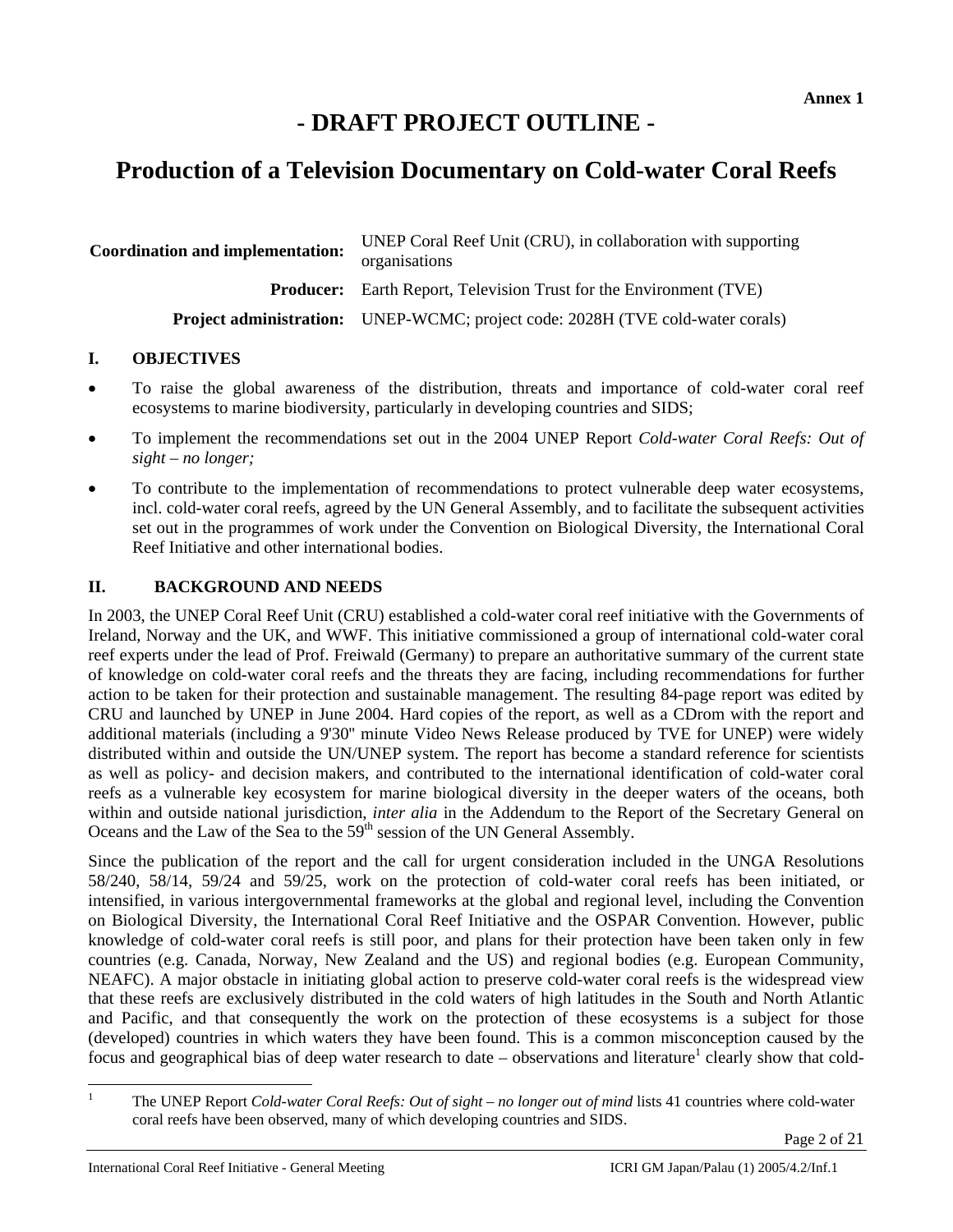water coral reefs are globally distributed and occur throughout the oceans where the environmental conditions are right for them to flourish. This includes the deeper shelf, seamount and offshore areas of developing countries and SIDS in tropical and sub-tropical regions, where cold-water coral reefs and similar habitats are threatened by the increasing amount of deep-water fisheries, especially with bottom trawls.

# **III. TVE / EARTH REPORT PRODUCTIONS**

Television Trust for the Environment (TVE) is an independent, non-profit organisation, which promotes global awareness of the environment, development, human rights and health issues through the platforms of broadcast television and other audio-visual media. As an UK-registered charity, TVE fulfils an international remit in association with offices and networks of partner organisations in Africa, Asia Pacific and Latin America and the Caribbean. Above all, TVE works to promote informed debate, public awareness and practical solutions to the growing challenges of human development. TVE was set up in 1984 with the support of WWF, the United Nations Environment Programme (UNEP) and Central Television (now part of ITV). Since then, TVE has produced and co-produced close to 1,000 films. It now has headquarters based in London, a regional office in Sri Lanka, and affiliate/associate offices in Italy, Japan and the US.

TVE is not affiliated to any pressure group and all its films for broadcast are made on a strictly editorially independent basis. In addition to its charitable status in the United Kingdom, it is a registered 501 3 (c) nonprofit in the United States, and is governed by an independent board of Trustees.

The TVE Earth Report series consists of half hour documentary style programmes, which cover a wide range of environmental issues – from the importance of conserving wetlands to the need for responsible tourism, from strategies for sustainable food production, to the impact of climate change. Earth Report documentaries are broadcast on BBC World service, accessible to more than 600 million homes globally.

TVE has a long and successful track record in producing television and video programmes for UNEP. With support from the UNEP GPA Coordination Office and UNEP CRU, TVE produced in 2003/2004 a very successful 2-part *Hilltops to Oceans (H2O)* Earth Report documentary on the effects of land-based activities on the marine environment, especially coral reefs.

# **IV. CONTENT AND MAIN MESSAGES**

See attached 2-page leaflet.

# **V. DURATION**

The duration of the project will be for one year from 1 August 2005 to 31 July 2006.

# **VI. ACTIVITIES, TIME SCHEDULE AND KEY EVENTS**

The project activities will be carried out in three distinct phases:

# *Phase 1: Production of a trailer (August– November 2005)*

This phase is dedicated to producing a 5-10 minute cold-water coral reef trailer for the main Earth Report documentary by utilising existing footage. This trailer will be a self-standing product, but most, if not all, of the footage contained in the trailer will be integrated into the main Earth Report documentary.

The main activities in this phase will be to review existing cold-water coral reef footage from various sources, identify those sequences which could be used in the trailer and/or in the main ER documentary, and enquiring the conditions of use of this footage (copyrights, costs etc.). An initial review by CRU and TVE has identified the a number of sources of footage, including:

- UNEP / TVE Video News Release on cold-water coral reefs
- uw-footage of Norwegian *Lophelia* reefs taken by the German submersible '*JAGO*' on previous cruises (and the current cruise in July/August 2005);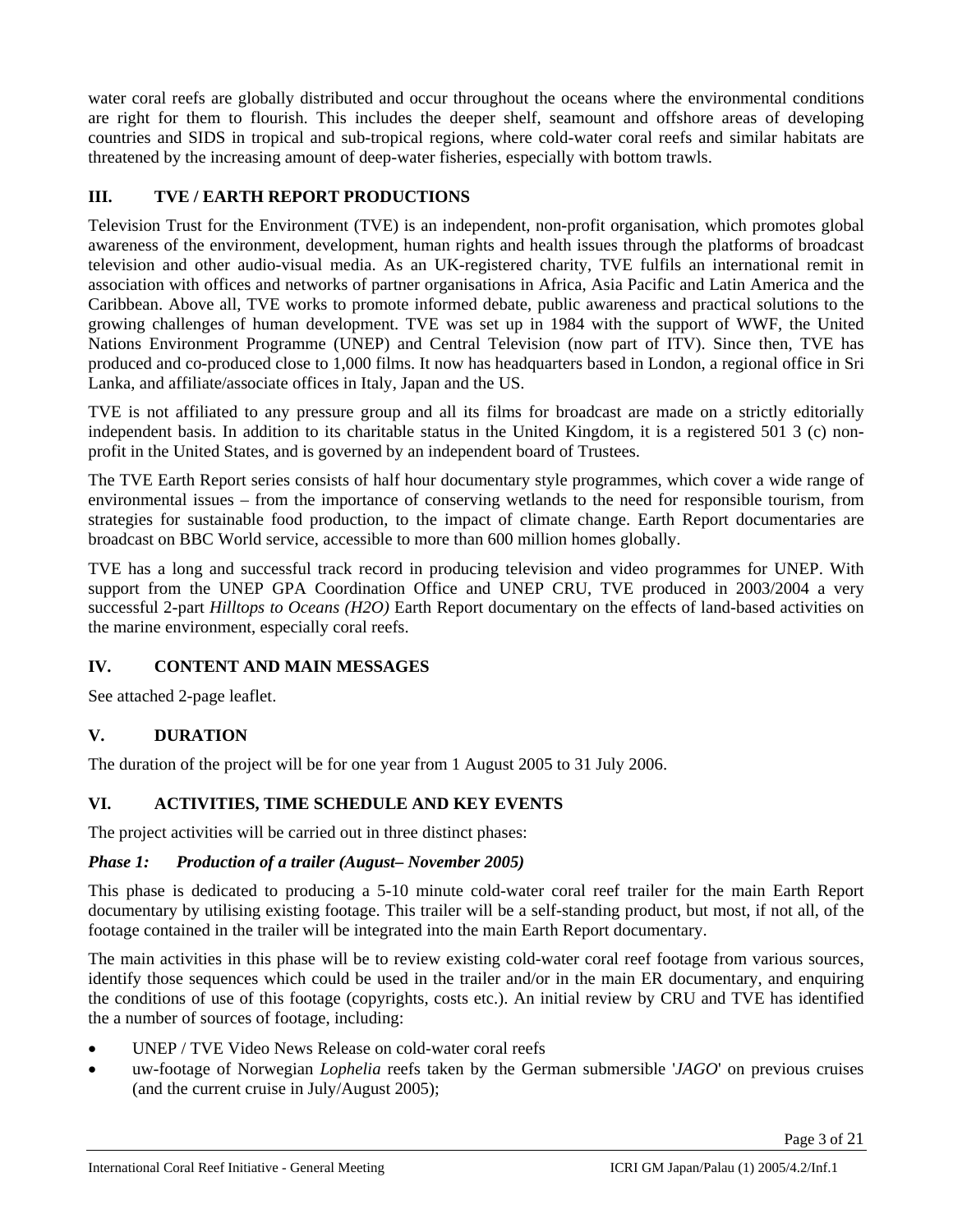- uw-footage of Norwegian *Lophelia* reefs taken by the Norwegian Institute of Marine Research (Dr. Jan Helge Fosså);
- uw-footage of *Lophelia* reefs off the coast of Ireland taken with the French Deep-Sea ROV *Victor 6000* during the Polarstern cruise ARK XIX/3 in 2003
- uw-footage from *Lophelia* reefs off the coast of Scotland (Dr. J. Murray Roberts).

Further potential sources will be identified at the start of the project by writing to cold-water coral reef experts, including the co-authors of the UNEP report.

The trailer will be produced by TVE in close consultation with CRU and the other supporting organisations. The draft script for the trailer, as well as a draft version of the footage, will be shared with all supporting organisations for comment.

# **Trailer screening:**

**3rd International Symposium on Deep-Sea Corals** in Miami, USA (26 November – 2 December 2005)

The main objectives for screening the trailer at this meeting are (i) to promote the project within the cold-water coral reef community; (ii) to invite meeting participants to come forward with additional footage for inclusion into the final ER documentary, especially footage from less-well known cold-water coral reef locations off the coasts of developing countries and SIDS; (iii) to approach potential co-funders and co-sponsors present at the meeting. It is planned that a crew from TVE will participate at this conference to interview scientists and, as appropriate, to shoot additional footage at the Harbor Branch Oceanographic Institution (home to the 62-m R/V *Seward Johnson* and *Johnson-Sea-Link* Research Submersibles) during the post-conference field trip.

The costs for producing the trailer will be covered by the UNEP Coral Reef contribution (\$ 5,000) and monies from other supporting organisations which have indicated that their funds can be used wholly or in part for the production of the trailer.

Towards the end of Phase 1, all supporting organisations will review the progress achieved under the project and the availability of funds for Phases 2 and 3, and decide whether and how to proceed.

# *Phase 2: Production of the Earth Report documentary (December 2005 –February 2006)*

In Phase 2, additional footage coming forward after the 3<sup>rd</sup> ISDPS will be reviewed and incorporated into the ER documentary. As appropriate, TVE will produce additional, new footage to capture for example traditional knowledge by interviewing fishermen in Norway to hear their views about the importance of cold-water coral reefs for local businesses and communities. All cutting and editing of materials, voice-overs, subtitles and quality assessments will be carried out in Phase 2 with a view to have a final ER documentary (in English) ready by the end of February, so that it can be broadcast on BBC World Service.

# **Documentary Launch:**

**8th meeting of the Conference of the Parties to the Convention on Biological Diversity**, Curitiba, Brazil (20 - 31 March 2006)

### *Phase 3: Post-production / broadcasting promotion of the Earth Report documentary (March –July 2006)*

The experience from producing the H2O documentary has shown that there is a need to promote the final ER documentary to ensure that the product receives appropriate attention and has maximum impact. The objective of Phase 3 is to distribute the ER documentary globally and as wide-spread as possible, especially in developing countries and SIDS. Copies of the documentary on DVD will be distributed within and outside the UN and UNEP system, including all Regional Sea Conventions and Action Plans and Regional Fishery Bodies, and the Environment / Fisheries Ministers of cold-water coral reef range states. Further contacts will be identified in consultation with the supporting organisations.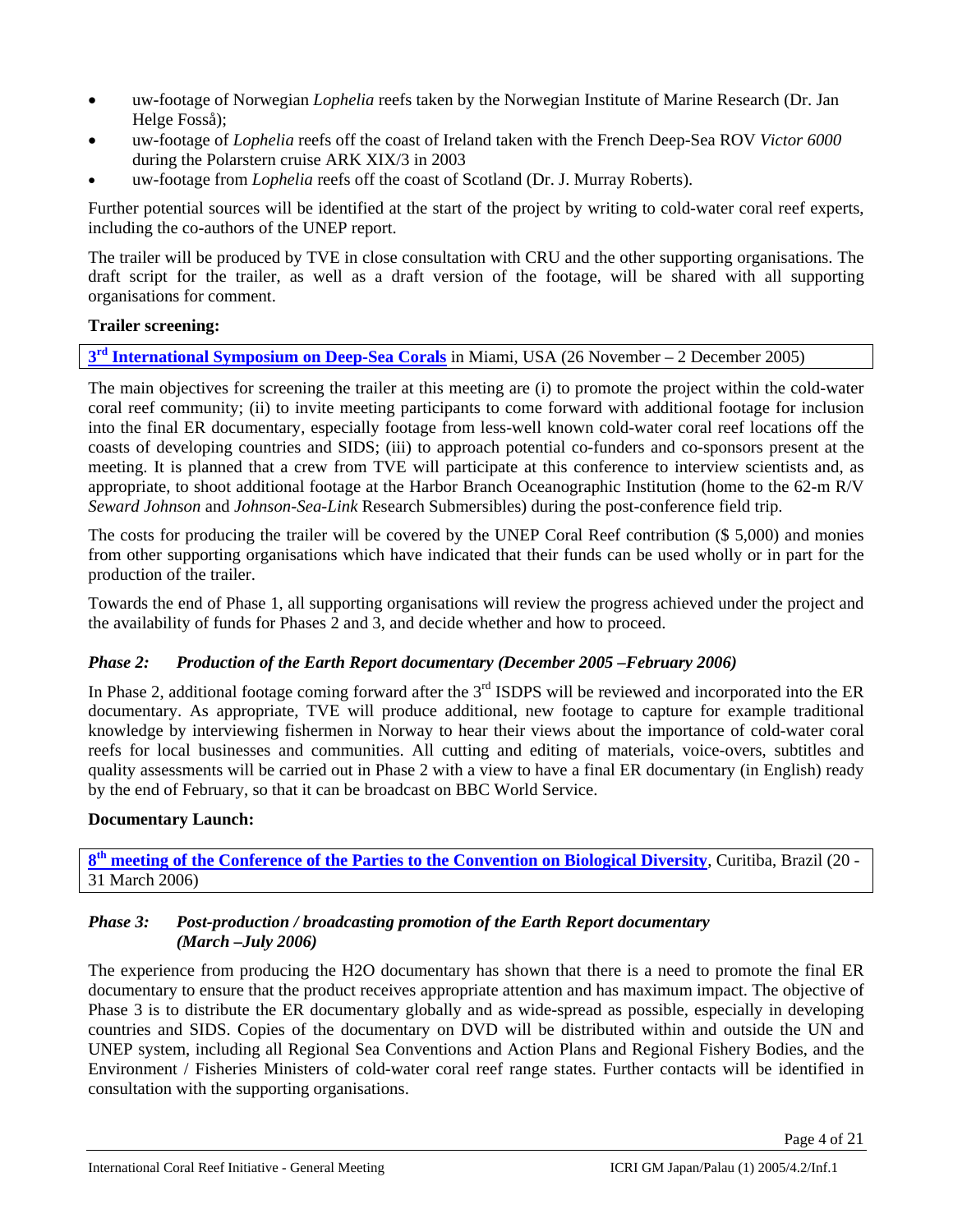Under current arrangements, the BBC produces Earth Report documentaries also in a Japanese language edition, which would become available – free of charge - after broadcasting. It is intended to make the Japanese language edition of the ER documentary available to Japan (Wildlife Research Centre; Ministry of the Environment) as current co-host country of the International Coral Reef Initiative (ICRI) for in-country promotion. In addition, and depending on the availability of funds, it is foreseen to produce the ER documentary in other language (e.g. Spanish and French) versions at a cost of approximately £1,500 per language to ensure maximum up-take in non-English or Japanese speaking countries.

# **VII. DRAFT BUDGET AND COSTS**

The overall costs for producing the ER documentary on cold-water coral reefs are estimated to be in the region of  $£30,000 - £35,000$ .

The products/outputs of the project will make maximum use of existing footage, thereby reducing the costs and the need to produce new footage. Necessary graphics, illustrations and computer animation will, to the extend possible, be produced in-house by UNEP-WCMC or other supporting organisations. It is intended to carry over unutilised funds from one phase into the next phase.

UNEP-WCMC will carry out the financial administration of the project, including the administration of funds from supporting organisations, reporting on utilisation of funds and final expenditure report.

The costs stated above include the review and examination of existing footage (including, where necessary, the purchase of copyrights and licenses etc.) for the preparation of the trailer and the final Earth Report documentary in English. The costs of additional language editions include translation, voice-over, subtitles, editing, quality assessment test/report, level synchronisation, copying on BETA tape.

# **VIII. SUPPORTING ORGANISATIONS<sup>2</sup>**

Each supporting organisation will be regularly informed about the project progress, and will be involved in making strategic decisions about the work to be carried out under the project (cf. Correspondence Group below).

When agreeing to contribute funds to the project, the funder should identify whether these funds can be used in part or in total for the production of the trailer.

Supporting organisations, if they so wish, will be mentioned in the credits of the trailer and the final Earth Report documentary, and can have their logo on the post-production / post-broadcasting materials prepared under the project.

At the end of each phase, all supporting organisations will review the availability of funds to start the next phase. If there are not enough funds secured at the end of phase 1, the supporting organisations might decide to stop or postpone the production of the production of the main Earth Report documentary in phase 2. In this case, each supporting organisation which has contributed funds to this phase should inform CRU for what other purposes their monies could be used, or whether these funds should be reimbursed.

A similar review at the end of phase 2 will determine whether and how much money is available for the postproduction/broadcasting promotion of the Earth Report documentary, including the production of the documentary in additional languages.

# **IX. CORRESPONDENCE GROUP**

As was the case for the UNEP cold-water coral reef report, a correspondence group will be established under the lead of CRU consisting of 1 representative of each supporting organisation, and a representative of TVE. The group will mainly communicate by e-mail, and, if and when necessary, via telephone conference. The correspondence group might decide to invite international cold-water coral reef experts into their deliberations.

 $\frac{1}{2}$ 

For the purpose of this document, 'supporting organisation' means any organization, agency, body or individual that provides funds or in-kind support for the project.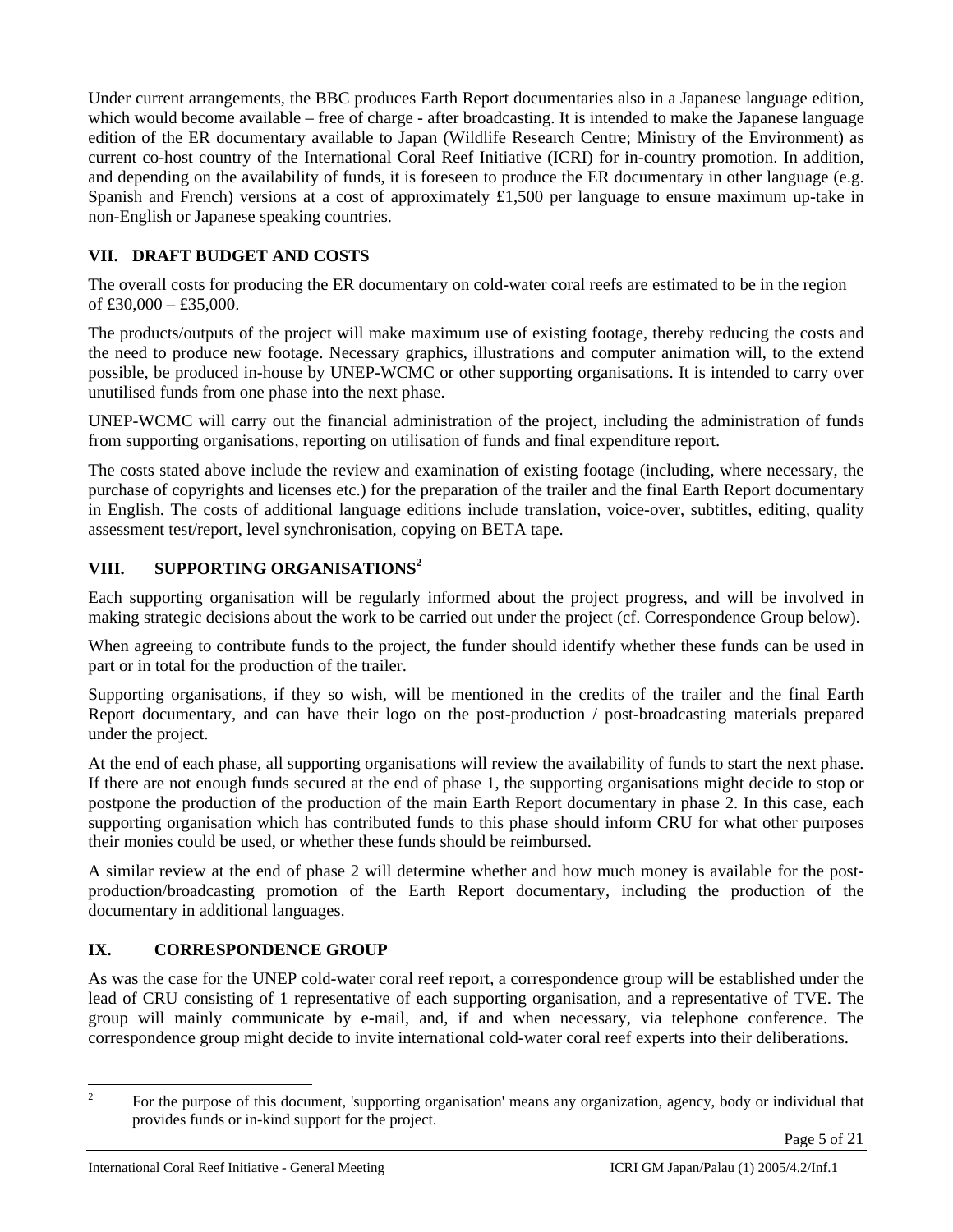The main tasks of the correspondence group are: (i) to review the progress under the project, including fundraising activities; (ii) to examine and comment on the draft script, intermediary footage and the draft products and outputs of the project (e.g. the draft trailer and the draft Earth Report documentary); (iii) to decide at the end of each project phase whether and how to proceed with the next phase; and (iv) to determine the postproduction/broadcasting promotion activities.

#### **X. SECURED FUNDS AND FUND RAISING STRATEGY**

As of 26 August 2005, the following funds have been secured [further funds and supporting organisations will be added]:

| £ Sterling | <b>US Dollar</b> | Norwegian Krona | <b>Funder</b>        |
|------------|------------------|-----------------|----------------------|
| 2.775      | 000.             |                 | <b>UNEP</b>          |
| 4.300      |                  | 50,000          | Norwegian Government |

Exchange rates to £ Sterling from www.oanda.com

Fundraising for additional monies will be carried out from the start of the project and throughout all phases, until the costs for all project activities are sufficiently covered and secured. Each supporting organisation, as well as TVE, should do its utmost to raise additional funds for the project.

At the outset of the project, the correspondence group of supporting organisations (cf. above) will establish a list of potential organisations to be contacted with a view to raising additional support and funds, and who should initiate this contact. The correspondence group will regularly review this list and the fund raising efforts by the supporting organisations and TVE.

All existing supporting organisations will be consulted prior to accepting the offer of support or funds from additional organizations.

#### **XI. CONTACTS**

#### **UNEP Coral Reef Unit**

| Contact persons: | Dr. Stefan Hain                               | (stefan.hain@unep-wcmc.org)                 |  |
|------------------|-----------------------------------------------|---------------------------------------------|--|
|                  | Ms Emily Corcoran                             | (emily.corcoran@unep-wcmc.org)              |  |
|                  | c/o UNEP World Conservation Monitoring Centre |                                             |  |
|                  | 219 Huntingdon Road                           |                                             |  |
|                  | Cambridge, CB3 0DL, UK                        |                                             |  |
|                  | Tel./FAX:                                     | $+44$ (0)1223 277314 / $+44$ (0)1223 277136 |  |

*Earth Report / Television Trust for the Environment (TVE)* 

| Contact persons: | Mr. Robert Lamb | (robert.lamb@earthreport.info);                 |
|------------------|-----------------|-------------------------------------------------|
|                  | Mr. Gus Lamb    | (gus.lamb@earthreport.info)                     |
|                  | Tel:            | $+44(0)2083485582$ / $+44(0)2072920921$         |
|                  | Web:            | www.tve.org/index.cfm; www.tve.org/earthreport/ |
|                  |                 |                                                 |

#### **XII. SELECTED LINKS**

*Cold-water coral reef initiative* (Governments of Ireland, Norway, the UK, WWF and UNEP)

• Report *Cold-water Coral Reefs: Out of sight – no longer out of mind* www.unep-wcmc.org/index.html?http://www.unep-wcmc.org/press/cold\_water\_coral\_reefs/index.htm~main

• Cold-water coral reef Video News Release: www.unep-wcmc.org/press/cold\_water\_coral\_reefs//video/Small\_cold\_water\_coral.wmv *Earth Report / TVE documentaries* 

• "Little Geek" www.tve.org/earthreport/archive/doc.cfm?aid=1707 • Hilltops-2-Oceans, Part 1 www.tve.org/earthreport/archive/doc.cfm?aid=1514 • Hilltops-2-Oceans, Part 2 www.tve.org/earthreport/archive/doc.cfm?aid=1515

Page 6 of 21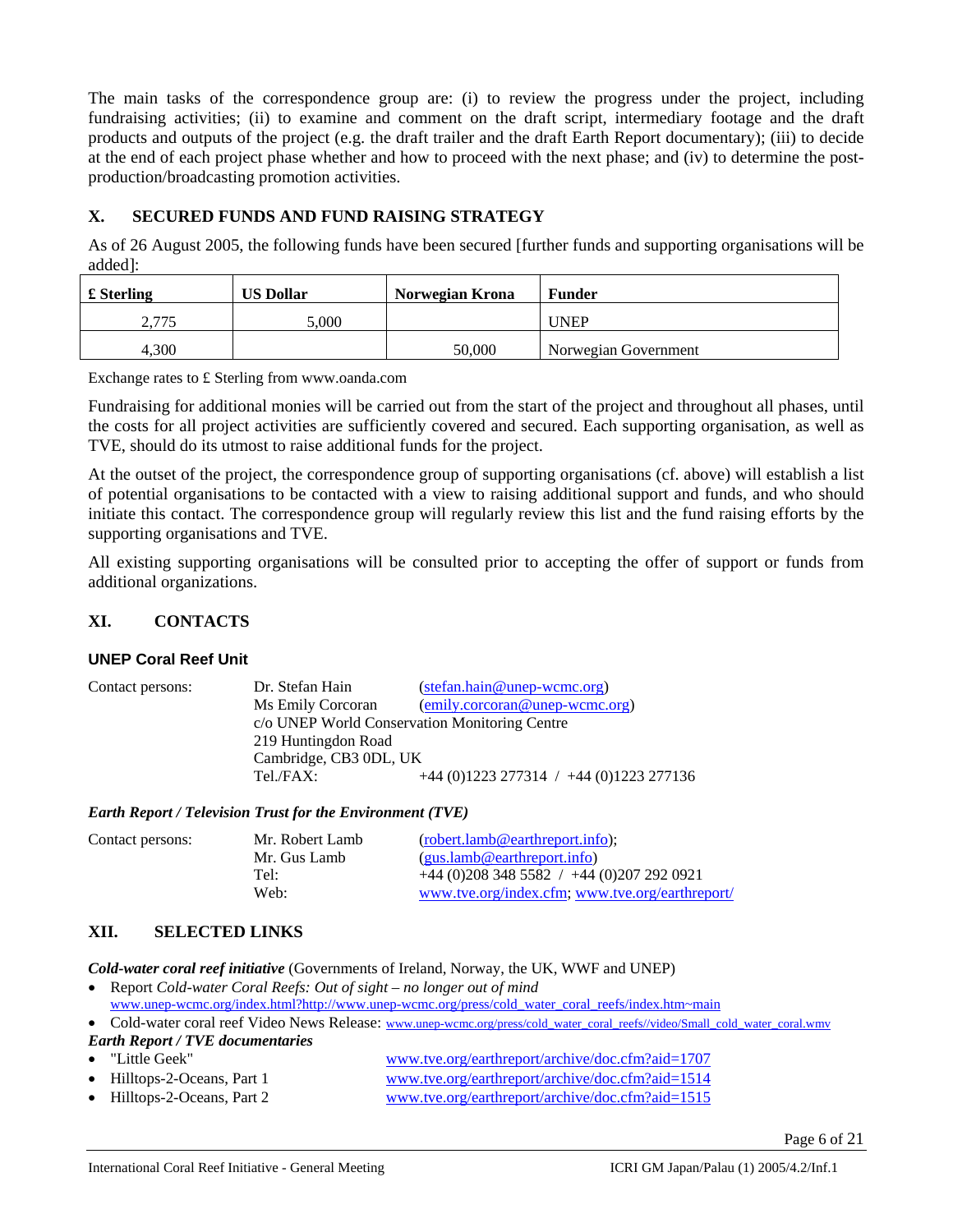#### **Selection of potential contributors and sources of footage**

- Prof. Freiwald & team www.cool-corals.de
- Dr. Jan Helge Fosså & team www.imr.no/coral/
- Dr. J. Murray Roberts www.sams.ac.uk/research/deep%20sea%20benthos/coldcoralsintro.htm
- JAGO Team: www.orn.mpg.de/~hissmann/jago.html
- 
- HERMES: www.eu-hermes.net

# **Selection of key events and important meetings**

- <sup>3rd</sup> Int. Symp. on Deep-Sea Corals http://conference.ifas.ufl.edu/coral/<br>
8<sup>th</sup> CBD COP meeting www.biodiv.org/convention/cops.as
- 

www.biodiv.org/convention/cops.asp *United Nations General Assembly reports and resolutions* 

*58th session 59th session* 

http://daccess-ods.un.org/access.nsf/Get?Open&DS=A/RES/58/240&Lang=E Resolution 58/14 on Sustainable Fisheries http://daccess-ods.un.org/access.nsf/Get?Open&DS=A/RES/58/240&Lang=E

SG Report on Oceans and the Law of the Sea http://daccess-ods.un.org/access.nsf/Get?Open&DS=A/59/62&Lang=E SG Report on Oceans and the Law of the Sea, Add 1 http://daccess-ods.un.org/access.nsf/Get?Open&DS=A/59/62/Add.1&Lang=E SG Report on Sustainable Fisheries http://daccess-ods.un.org/access.nsf/Get?Open&DS=A/59/298&Lang=E Resolution 59/24 on Oceans and the Law of the Sea http://daccess-ods.un.org/access.nsf/Get?Open&DS=A/RES/59/24&Lang=E Resolution 59/25 on Sustainable Fisheries http://daccess-ods.un.org/access.nsf/Get?Open&DS=A/RES/59/25&Lang=E

*60th session* 

http://daccess-ods.un.org/access.nsf/Get?Open&DS=A/60/63&Lang=E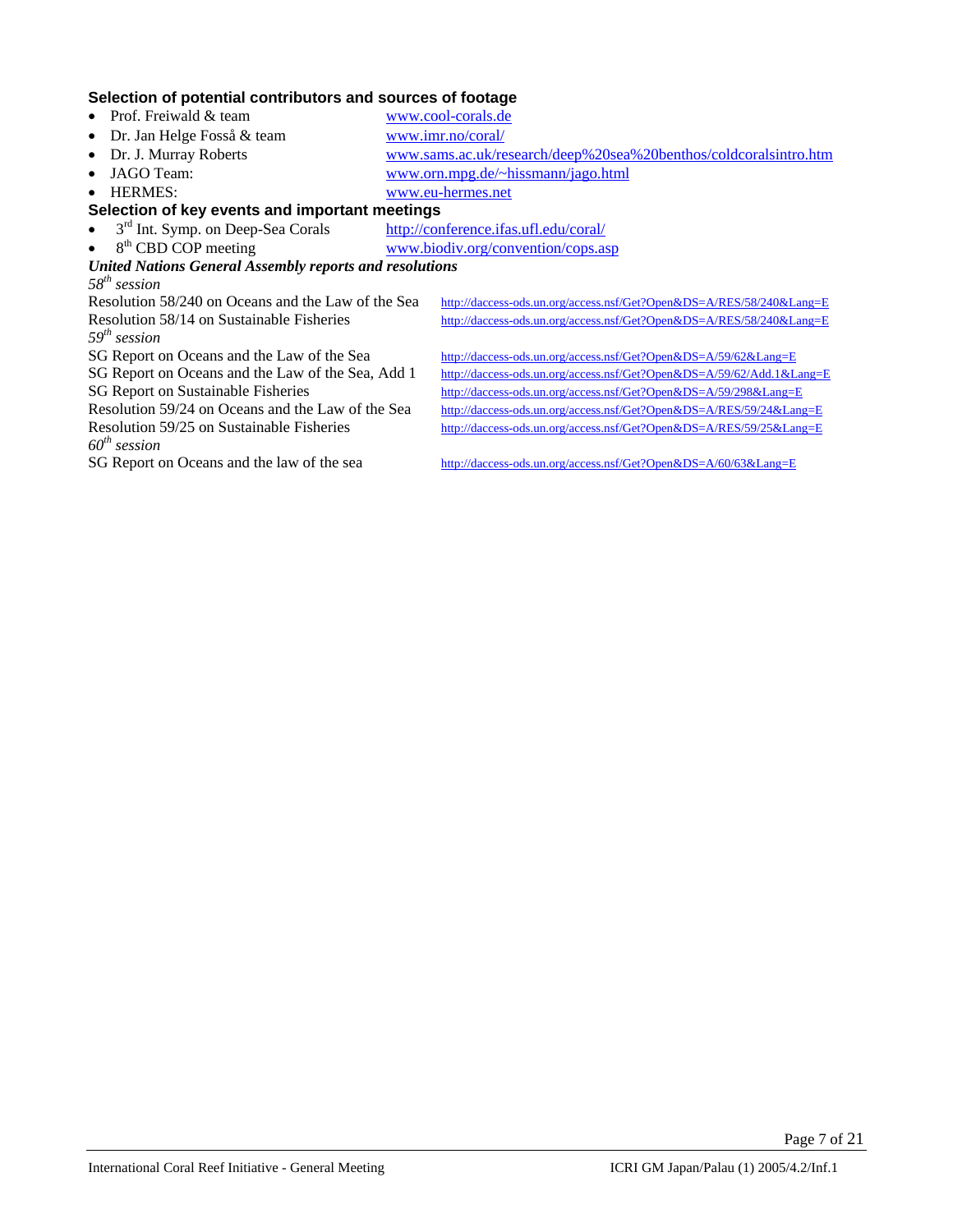# **DEEP TROUBLE**

Everybody knows that the biggest coral reef on earth is the Australian Great Barrier Reef. Everybody could be wrong. Stunning coral reefs are also found in cold, lightless conditions deep below the oceans' surface. Thousands of reefs formed by the deepwater coral Lophelia pertusa have been discovered along the eastern Atlantic continental margin from the Barents Sea all the way down to West Africa. A similar belt of corals extends on the other side of the Atlantic between Nova Scotia and the Gulf of Mexico.

It's a good indicator of just how little we know about the deep oceans that such numerous, and sometimes very large structures have escaped our notice until only a few years ago. While individual cold-water coral species have long been known, nobody suspected that they could grow into such large reefs and seafloor forests, just like their warm-water relatives.

Most of the cold-water coral reefs discovered so far are in Northern waters. But that's probably only because most of the research has been carried out in these seas. In fact, cold-water corals occur throughout the oceans in places with suitably low temperatures, high currents and hard seafloors. In Norway, cold-water corals



Far beneath the waves, cold-water corals are very delicate and fragile



Studying cold-water corals: not your average biology field-trip!

exist even at depths as shallow as 40 metres - well within the range of SCUBA divers. Usually, however, they are found at much greater depths. Because the right environmental conditions exist throughout the oceans in layers at various depths, cold-water coral reefs occur in large areas stretching for several thousands of kilometres.

Our patchy knowledge of the whereabouts of cold-water coral reefs, especially in the Indian and Pacific Oceans, is representative of the state of our knowledge on the subject as a whole. For it is only in the last decade that a systematic approach has been made to study these inaccessible ecosystems. Our understanding has benefited greatly from advances in marine technology, in particular that of Remotely Operated Vehicles, or ROVs, equipped with high-definition video cameras. The use of these submersible robots has shed new light on cold-water coral reefs and their associated species. But we have much still to learn, especially about the ecological function of the reefs and their role within the wider oceanic environment.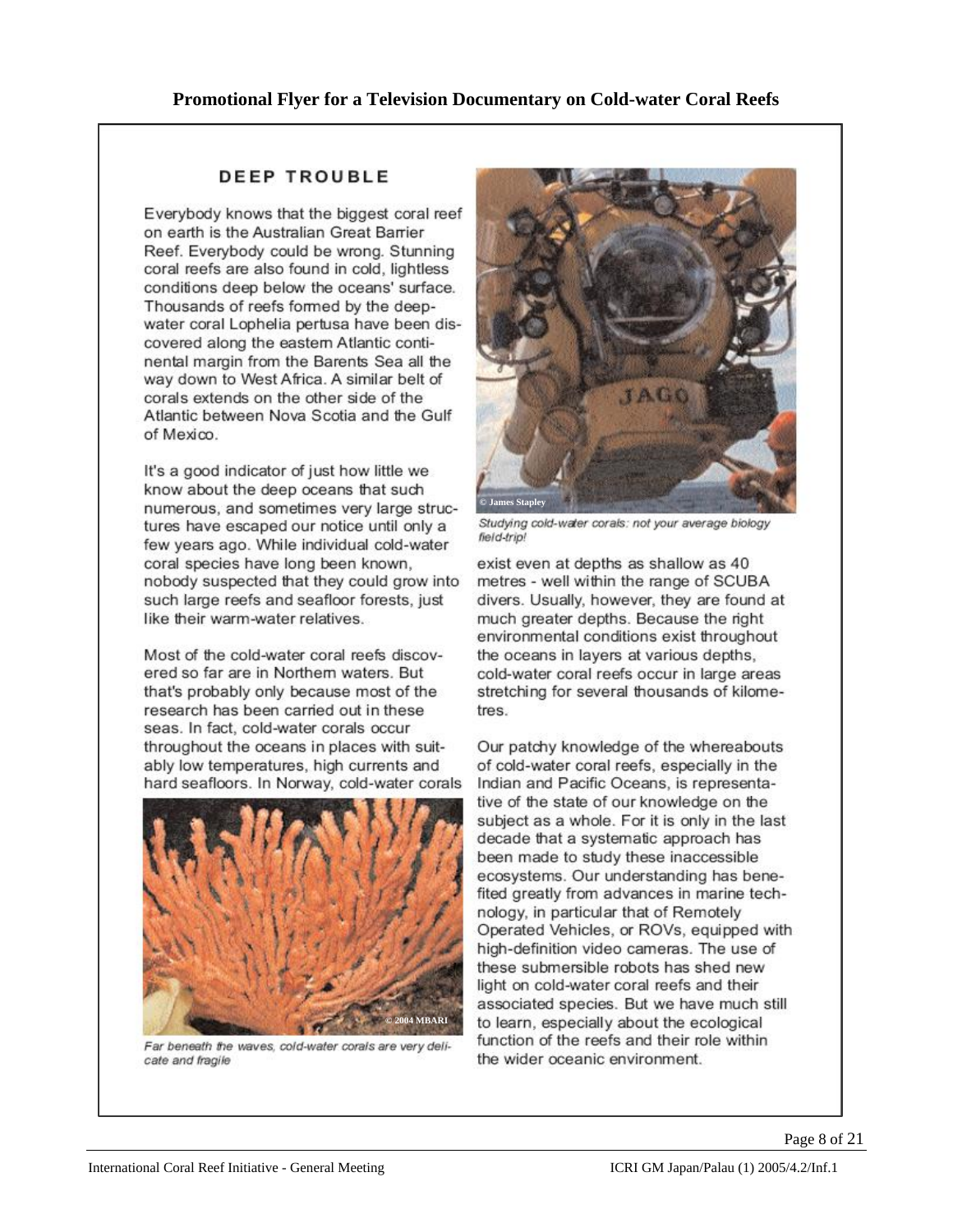Hundreds of metres below the ocean surface, bevond the impact of light and waves. life is at a slower pace. Growing at only a tenth of the rate of warm-water reefs, coldwater coral reefs can be over 8,000 years old. Even the fish they harbour can live for more than 100 years. One might expect that cold-water corals would be relatively safe from man and his destructive activities in this remote environment. Not so: they are rapidly being depleted, mainly as a result of bottom trawling - a method of fishing by which heavy equipment with highstrength nets are dragged along the seabed, clear-cutting the corals in their path and destroying sensitive life for the sake of one or two commercial species. The use of this technique in deeper waters is a fairly recent development - made possible by 'rock-hopper' gear, stronger vessels and advances in sonar. Spumed on by the increasing demand for fish and the depletion of traditional fishing grounds, a single trawl can reduce a millennia-old reef to rubble within minutes. Bottom-trawling in reef areas may well be undermining the longterm viability of the deep-water fisheries themselves, since the reefs are thought to play a role as nurseries and feeding grounds for several commercial species. Bottom trawling in deeper waters is characterised by 'boom-and-bust' cycles as habitats and stocks are rapidly exploited for a quick profit before moving on to the next pristine area. This is like cutting the tree in order to harvest the apples. However, the pattern looks set to continue until the last



Pink Lophelia pertusa - a major reef-building species



Cold-water coral reef photographed before...



.and after bottom trawling.

cold-water coral reefs have disappeared and it will be thousands of years until they grow back again, if at all. Meanwhile, other potentially harmful human activities - such as oil and gas exploration and the laying of pipes and cables on the seabed - are on the increase. All of which poses the question: will we learn the value of cold-water corals before we've destroved them all? Or will 'out of sight' continue to mean 'out of mind' for these unique and ancient ecosystems?

In this programme we meet leading coldwater coral experts who bring news from the cutting edge of science. We hitch a ride with the 'Jago' submarine crew as they visit a newly discovered reef off the coast of Norway. We see rare footage of bottom trawling in action and ask fisheries ministers if they can justify this destructive practice. We hear about the life-long experiences of local fishermen. And we examine the measures taken and options being considered by policymakers and governments for the protection of cold-water corals. The programme will be adorned throughout with stunning underwater footage.

 $\vert$  21 of 21 of 21 of 21 of 21 of 21 of 21 of 21 of 21 of 21 of 21 of 21 of 21 of 21 of 21 of 21 of 21 of 21 of 21 of 21 of 21 of 21 of 21 of 21 of 21 of 21 of 21 of 21 of 21 of 21 of 21 of 21 of 21 of 21 of 21 of 21 of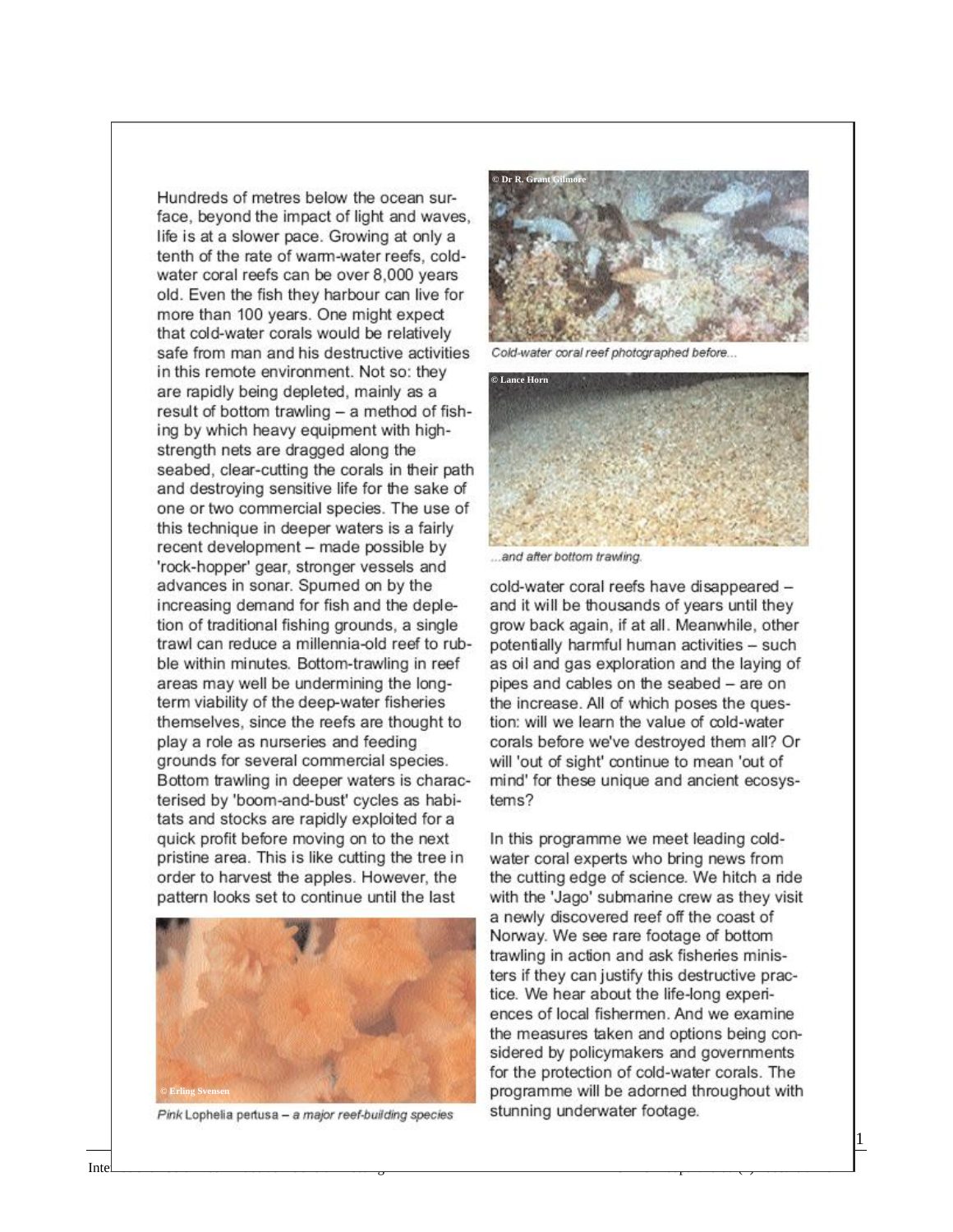# **- DRAFT PROJECT OUTLINE -**

# **Establishment of a Global Cold-water Coral Reef Data Base and GIS**

| <b>Coordination:</b> | UNEP Coral Reef Unit (CRU), in collaboration with supporting<br>organisations        |
|----------------------|--------------------------------------------------------------------------------------|
|                      | <b>Implementation:</b> UNEP-World Conservation Monitoring Centre (WCMC)              |
|                      | <b>Project administration:</b> UNEP-WCMC; project code: 2028G (cold-water coral GIS) |

# **I. BACKGROUND**

In 2003, the UNEP Coral Reef Unit (CRU) established a cold-water coral reef initiative with the Governments of Ireland, Norway and the UK, and WWF. This initiative commissioned a group of international cold-water coral reef experts under the lead of Prof. Freiwald (Germany) to prepare an authoritative summary of the current state of knowledge on cold-water coral reefs and the threats they are facing, including recommendations for further action to be taken for their protection and sustainable management. The resulting 84-page report was edited by CRU and launched by UNEP in June 2004 and has since become a standard reference for scientists as well as policy and decision makers. The report contributed to the international identification of cold-water coral reefs as a vulnerable key ecosystem for marine biological diversity in the deeper waters of the oceans, both within and outside national jurisdiction, *inter alia* in the Addendum to the Report of the Secretary General on Oceans and the Law of the Sea to the 59<sup>th</sup> session of the UN General Assembly. It thereby supported the calls for urgent consideration of cold-water coral reefs given in the UNGA Resolutions 58/240, 58/14, 59/24 and 59/25.

# **II. OBJECTIVES, NEEDS AND BENEFITS**

The objective of the project is to establish a global cold-water coral reef database and internet-based GIS system, providing a central entry point and easy access to geo-referenced data and information on cold-water coral reefs with a view to:

- implementing the recommendations set out in the 2004 UNEP Report *Cold-water Coral Reefs: Out of sight – no longer;*
- contributing to the implementation of recommendations to protect vulnerable deep water ecosystems (including cold-water coral reefs) agreed by the UN General Assembly, and to facilitate the subsequent activities set out in the programmes of work under the Convention on Biological Diversity (CBD), the International Coral Reef Initiative (ICRI) and other international bodies;
- supporting the work of national and international bodies and agencies to implement the commitments made at the World Summit of Sustainable Development on (i) achieving a significant reduction in the current rate of loss of biological diversity by 2010, and (ii) the establishment of representative networks of marine protected areas by 2012.

The project is part of a portfolio of activities carried out or facilitated by the UNEP Coral Reef Unit in support of the conservation and sustainable use of warm and cold-water coral reefs.

Currently, most data and information on cold-water coral ecosystems are kept/stored by individual scientists, national authorities and industry sectors operating on or near the seafloor (e.g. fisheries, oil & gas, pipeline laying, cable placement). The fragmented and disjointed nature of cold-water coral reef records makes access and use difficult, if not impossible, and risks that vital data might be lost over time.

For tropical warm-water coral reefs, a number of comprehensive databases and GIS facilities are in place, such as Reefbase (http://www.reefbase.org/) and UNEP-WCMCs IMapS (cf. below). However, there is no such centralised database and GIS facility to compile, store and display the distribution and geo-referenced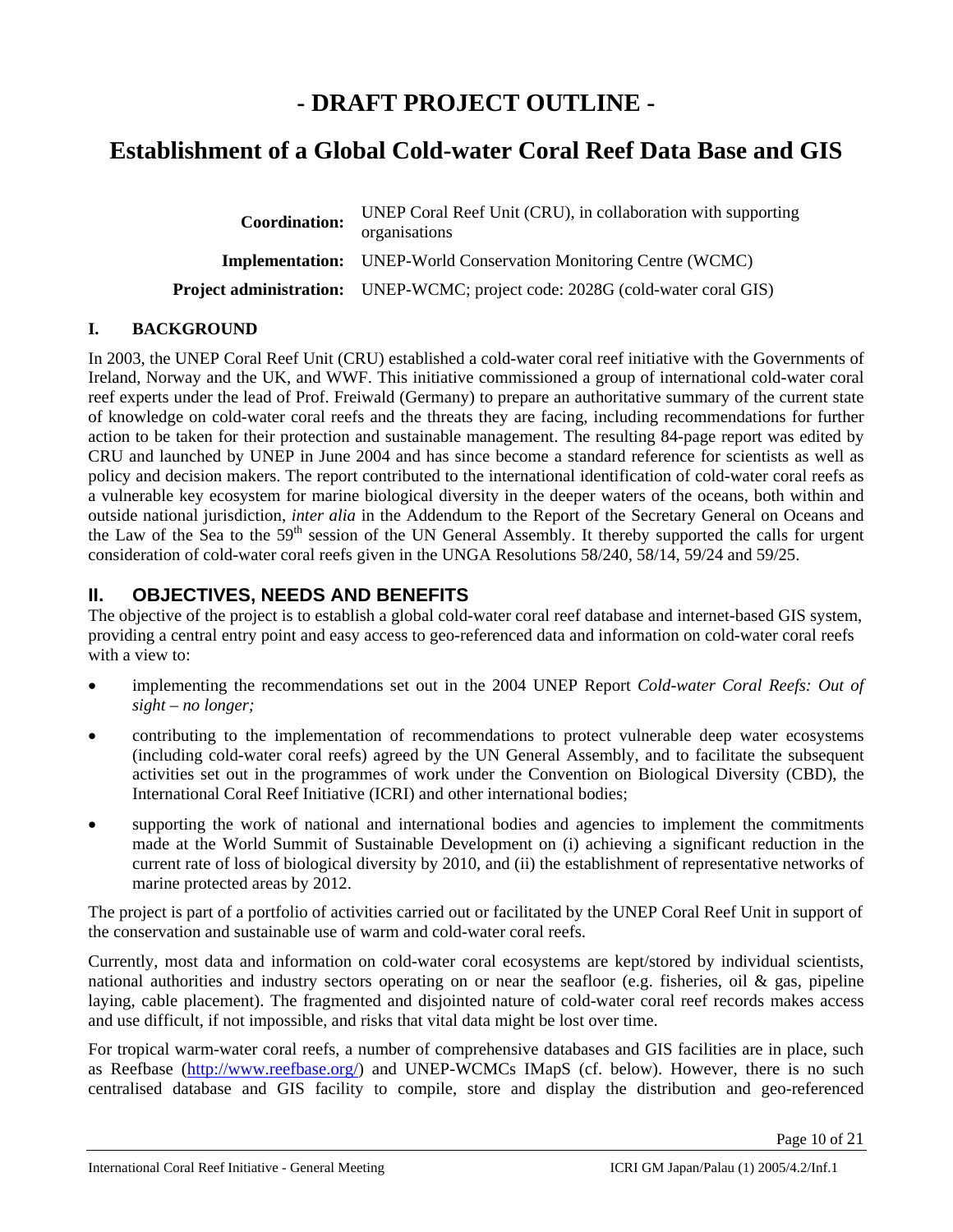information for cold-water coral reefs world-wide. The lack of a single entry and access point to global coldwater coral reef data and information is a serious impediment for:

- (i) *national policy and decision makers*, especially from developing countries and SIDS, to access and evaluate information on the distribution, state and threats of cold-water coral reefs in their national waters, and to take action accordingly;
- (ii) *the work of intergovernmental frameworks*, including the Convention on Biological Diversity (CBD) and the International Coral Reef Initiative (ICRI), to take concerted action for the protection and sustainable management of cold-water coral reefs in national waters and areas beyond national jurisdiction;
- (iii) *the planning and execution of further research* to close the gaps in understanding of the distribution and biology of cold-water coral reefs.

There are a multitude of benefits of creating an interactive global GIS to visualise the location of cold-water coral reefs and make relevant data and information available, including:

- *governments*: in the efforts to implement the relevant goals and objectives agreed at WSSD and the associated targets and programmes of work under CBD, e.g. relating to the reduction of the loss of biological diversity by 2010 and the establishment of a representative network of marine protected areas by 2012;
- *national agencies*: in the licensing of seabed operations or activities in the national waters and EEZ which have the potential to affect cold-water coral reefs;
- *industry*: in the planning of commercial seabed operations or activities in the marine environment which have the potential to affect cold-water coral reefs;
- *academia*: in the planning and execution of research cruises and seabed exploration;
- *international bodies and organisations:* in the further discussions (e.g. under DOALOS and CBD) regarding the protection and sustainable management of marine biodiversity and vulnerable marine ecosystems in national waters and areas beyond national jurisdiction.

### **III. EXISTING RESOURCES, LINKS TO ONGOING ACTIVITIES AND POTENTIAL PROJECT PARTNERS / SUPPORTERS**

# **UNEP-WCMC Interactive Map Service (IMapS)**

UNEP-WCMC provides data and support to over 20 international agreements (including CBD, CITES, CMS, Ramsar), and hosts a number of international data bases for the conservation and sustainable management of biodiversity, species and habitats, including the *CITES Trade Database*, the *World Database of Protected Areas* and the *United Nations List of Protected Areas*.

UNEP-WCMC offers independent, objective services to UNEP and the



UN system, and to numerous other partners, including private sector companies. The UNEP-WCMC IMapS tool (http://imaps.unep-wcmc.org/imaps\_index.htm) was established and is further developed to provide 24 hour access to the Centre's comprehensive, geo-referenced environmental information and conservation data bases, ranging from biodiversity, World Heritage sites, distribution of coral reefs, seagrasses and mangroves at the global level, to environmental information services for particular regions such as the Caribbean, Mediterranean, Black Sea or Caspian Sea (cf. examples at Annex 1). IMapS enables users to create their own, customised maps over the internet to meet their individual requirements, incorporating information and background data on environmental sensitivities such as protected areas, breeding areas and vulnerable species.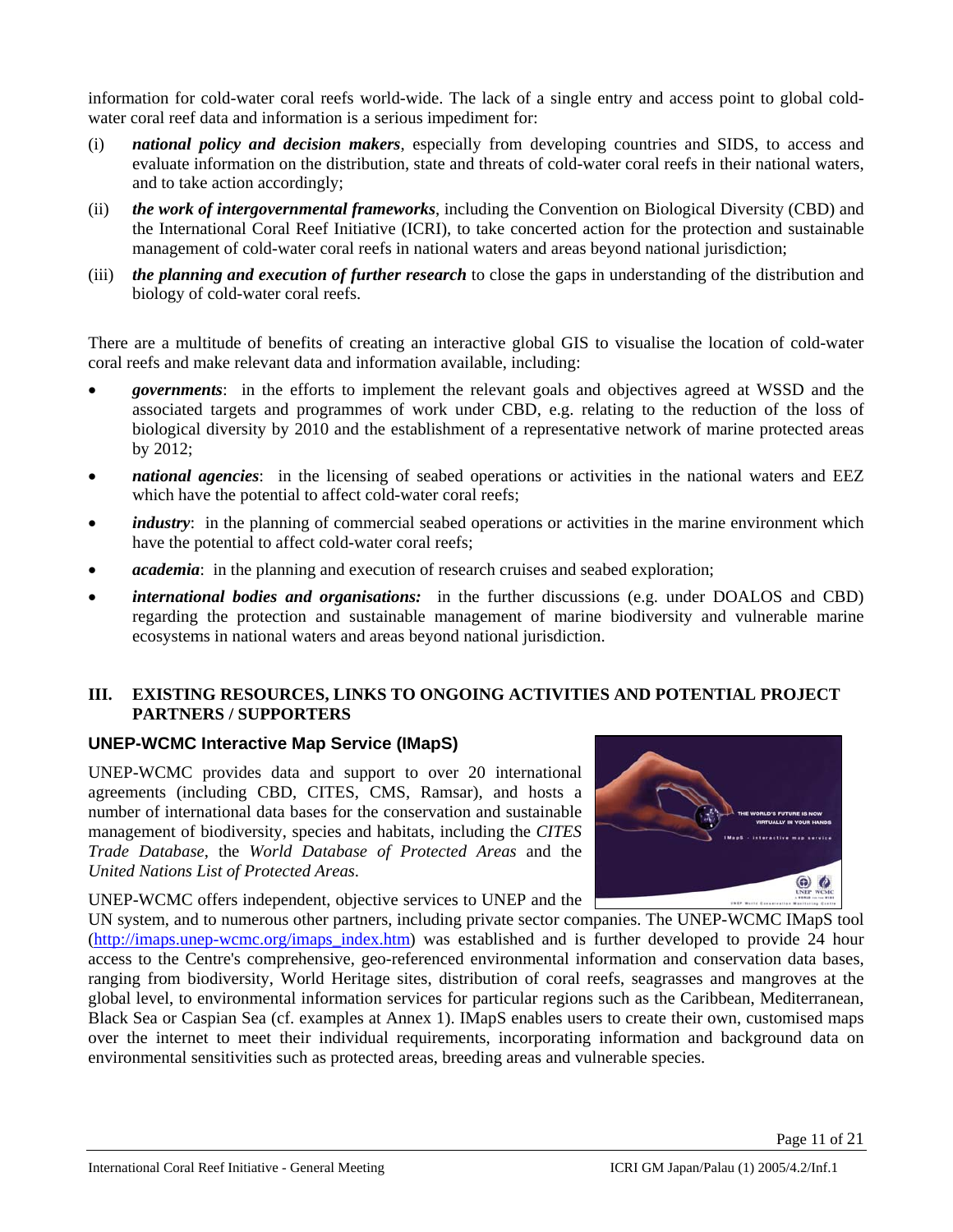# **International Conventions and bodies**

The first meeting of the CBD Ad Hoc Open-Ended Working Group on Protected Areas (Italy, 2005) discussed options for cooperation for the establishment of marine protected areas in areas beyond the limits of national jurisdiction, utilizing, *inter alia*, cold-water coral reef distribution data supplied by the UNEP Coral Reef Unit. Our understanding of the location, biology, state and threats of cold-water coral reefs, although scarce, is still far more advanced than that of most other vulnerable high sea ecosystems and habitats. In the light of the role which cold-water coral reefs have for deep-water marine biodiversity, and their linkage to high sea features such as seamounts, the distribution of these reefs supports the identification of marine biodiversity hotspots in the high seas<sup>3</sup> and would make cold-water coral reefs an ideal 'test' ecosystem for biodiversity conservation in marine areas beyond national jurisdiction, especially if this knowledge of cold-water coral reefs is easily accessible.

Several intergovernmental and non-governmental bodies and organisations, including IUCN, WWF and Oceana, have established, or are developing, programmes in support of the international efforts to conserve the biological diversity in marine areas beyond national jurisdiction.

# **OSPAR Convention for the Protection of the Marine Environment of the North-East Atlantic**

Under the auspices of OSPAR, the Joint Nature Conservation Committee (JNCC) of the United Kingdom is in the process of compiling and mapping data on the distribution of threatened and/or declining species and habitats in the OSPAR maritime area, including *Lophelia* reefs (cf. http://212.219.37.107/hosted/ospar/ospar.html). UNEP provided JNCC with the data set used to produce the distribution maps in the UNEP report, and since then OSPAR Contracting Parties (including Iceland and Norway) have contributed additional cold-water coral reef data and observations. At the 2005 meeting of the OSPAR Commission, all OSPAR Contracting Parties agreed that the data they reported (or will report) to OSPAR on cold-water coral reefs can be made available to UNEP.

# *Hotspot Ecosystems Research on the Margins of European Seas (HERMES)*

HERMES is an international, interdisciplinary research consortium which comprises 45 partners from 15 European countries. Work under HERMES started in April 2005 and is funded by the EU under the  $6<sup>th</sup>$ Framework Research Programme. Cold-water coral reef ecosystems are one of five thematic HERMES work packages. Most of the European cold-water coral reef scientific community is involved or a partner in HERMES, including four of the five co-authors of the UNEP report. Prof. A. Freiwald, the lead author of this report, is also the coordinator of the HERMES cold-water coral reef WP. The UNEP Coral Reef Unit participated and gave a presentation at the HERMES kick-off meeting in Rhodes (3-9 April 2005) on the urgent need for new data and information on cold-water coral reefs gained under HERMES to be shared with the wider community.

# *Other Cold-water Coral Reef Research Teams and Experts*

Over the last two years, the UNEP Coral Reef Unit established an extensive network of contacts within the global scientific cold-water coral reef community by promoting UNEP's work on this ecosystem at various international events, including the  $2<sup>nd</sup>$  International Deep Sea Coral Symposium (Germany, 2003), the  $10<sup>th</sup>$ International Coral Reef Symposium (Japan, 2004) and the conference "Europe's Hidden Coral Worlds" (UK, 2005).

The UNEP Coral Reef Unit will present and promote the project at the 3<sup>rd</sup> International Symposium on Deep-Sea Corals (28 November – 2 December 2005, Miami, US) with a view to reaching out to global cold-water coral reef community and identifying potential contributors of cold-water coral reef data and information as well as additional funders of the project.

 $\overline{\mathbf{3}}$ 

see also the documentation presented at the 1st meeting of the CBD Ad Hoc Open-Ended Working Group on Protected Areas, UNEP/CBD/WG-PA/1/2 and UNEP/CBD/WG-PA/1/INF/1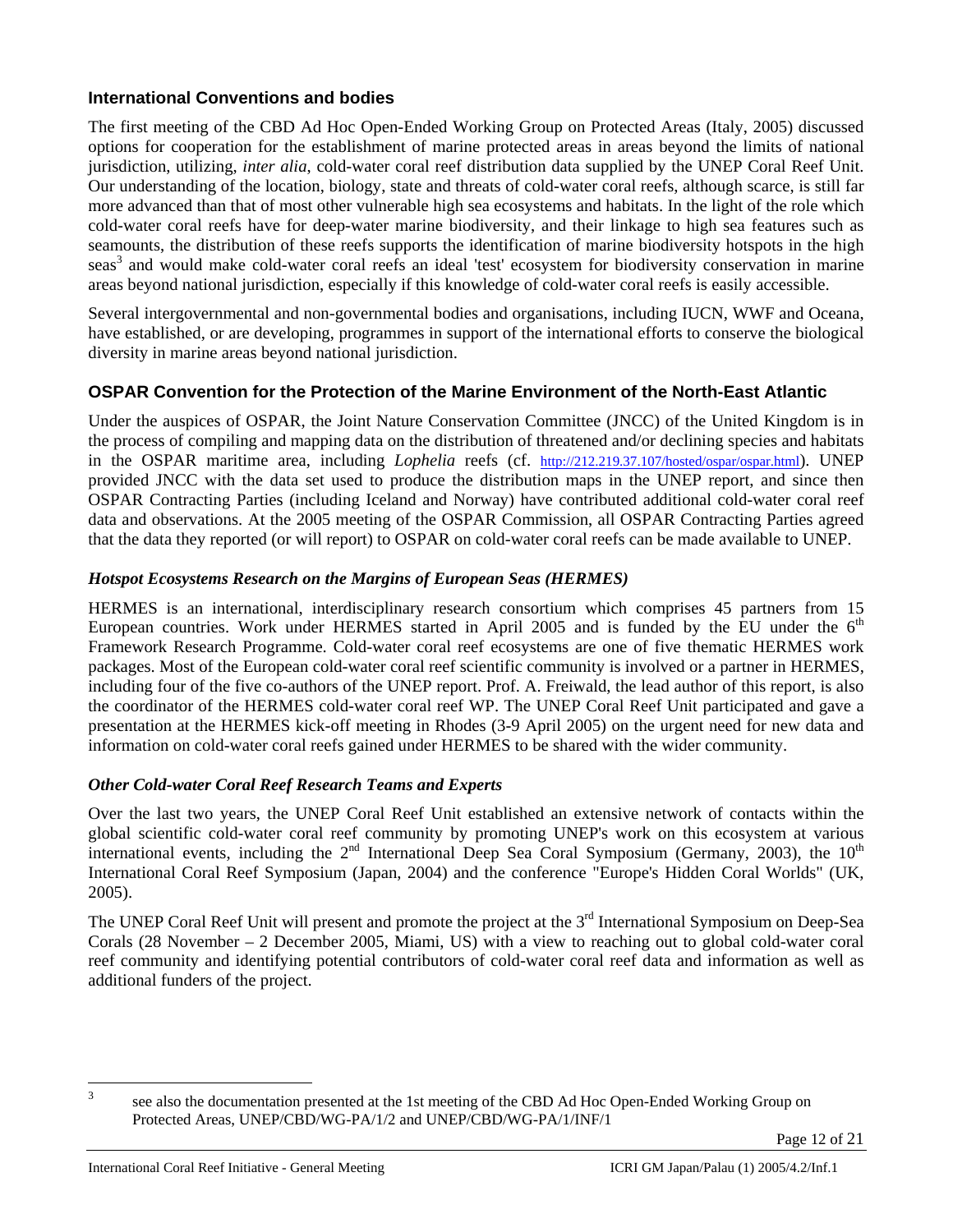# **IV. DURATION**

The duration of the project will be for 17 months from 1 August 2005 to 31 December 2006.

# **V. KEY REQUIREMENTS AND SPECIFICATIONS**

The following list provides some key requirements and specifications to be taken into account in the development of the global cold-water coral reef database and GIS. This list is preliminary and not exhaustive, and will be further developed with expert input in the course of the project. Implementation of some of the requirements and specifications is subject to the availability of funds.

### **System requirements and specifications**

- Internet-based global GIS, allowing constant access to digital maps showing the geographical location of cold-water coral reef entry/data points. The start map is global, with possibility to zoom into any area of interest.
- Possibility to combine/overlay cold-water coral reef maps with existing IMapS features and GIS layers (cf. Annex 1), such as distribution of warm-water coral reefs, marine protected areas etc;
- Possibility to include other commercially available GIS products (cf. Annex 2), e.g.:
	- geomorphological information<sup>4</sup>, e.g. bathymetry and uw sea features, as the background layer for the cold-water coral reef GIS;
	- information on global maritime boundaries<sup>5</sup>, to identify and flag cold-water coral reefs beyond national jurisdiction:

and to expand the system to include data base and GIS layers developed in other fora, e.g. location of deep and high sea features (e.g. seamounts), human activities in (potential) cold-water coral reef areas, location of other vulnerable marine habitats associated with cold-water coral reefs etc.

- Possibility to attach information to each cold-water coral reef entry/data point in a variety of formats (e.g. text files, pictures, video clips, internet links etc.).
- Possibility to flag the status of a location entry/data point (e.g. confirmed / not confirmed, observation of individual corals or coral reef associations, within or outside the area of national jurisdiction);
- Possibility to indicate actions/measures taken (e.g. protected areas, fishing regulations) to protect coldwater coral reefs at the national or regional level;
- Possibility to indicate and map potential, but not yet proven, areas of cold-water coral reefs resulting from desk top studies and predictive modelling.

# **Data entry and validation**

l

Following the creation of a cold-water coral reef IMapS, the database and GIS will be 'populated' with the following data sets available at present to CRU on the global and regional distribution of cold-water corals:

- Prof. Freiwald, i.e. the data used to create the maps in the UNEP report, consisting of 1269 records of *Lophelia pertusa*, 189 records for *Madrepora oculata*, 49 records for *M. carolina*, 3 records for *M. kauaiensis*, 99 records for *Solenosmilia variabilis*;
- the additional *Lophelia* data submitted by OSPAR Contracting Parties to JNCC (cf. OSPAR above), consisting of 764 records from Norway, 76 records from Iceland and 2 records from the UK;
- the data sets on deep-water corals collected by Dr. Alex Rogers (British Antarctic Survey) and Dr. Jason Hall-Spencer (University of Plymouth), consisting of approximately 3,500 records for Scleractinia,

It is proposed to purchase and use for this purpose the Centenary Edition of the GEBCO Digital Atlas (cf.<br>http://www.bodc.ac.uk/data/online\_delivery/gebco/), which provides bathymetry data on a global grid with a one arc-m

<sup>&</sup>lt;sup>5</sup> It is proposed to purchase a single user license for the commercial Global Maritime Boundaries data base and GIS (cf.

http://www.veridian.com/offerings/suboffering.asp?offeringID=526&historyIDs=0,536,538&leftNavID=14) for this purpose.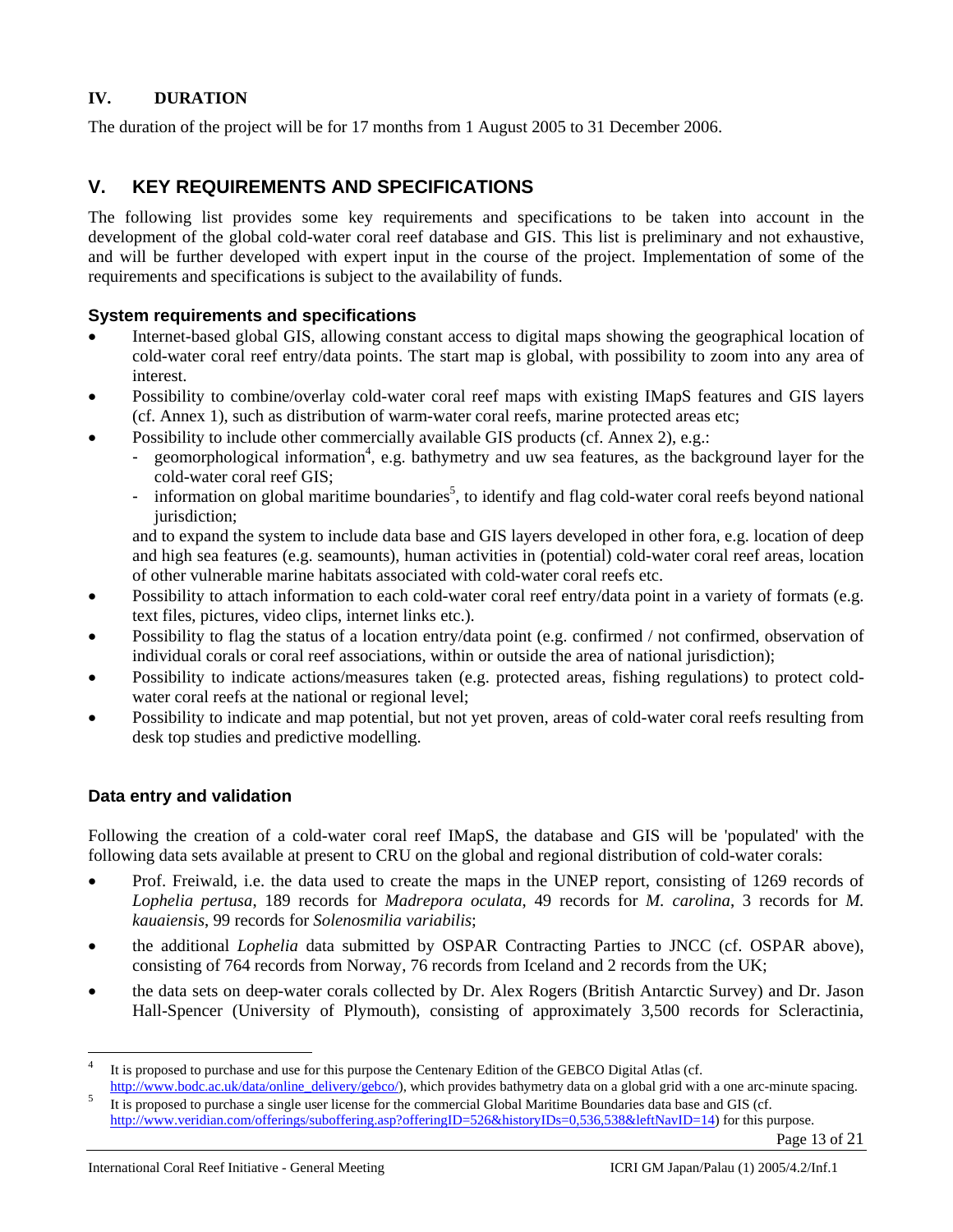Gorgonaria, Antipatharia, Stylasterina, Zoanthidea from literature, expedition reports, museum collections, etc.

In a second step, data (e.g. boundary information) and information (e.g. type of measure, internet link to further information) on national or regional actions/measures taken to protect cold-water coral reefs, such as designated protected areas, fishing regulations, will be entered, starting with those contained in the 2004 UNEP Report.

In the light of the experience gained in developing the system and entering these data, a format and guidance for data submission from other experts and sources will be established and made available for downloading on the UNEP-WCMC web site. During the development of the system, it is foreseen that data and information received other parties in digital form via e-mail, CDrom etc. will be entered by the UNEP-WCMC system administrator. At a later stage, it is foreseen to develop facilities to enable remote data entry via the internet.

The validation of data and information will be carried out in two steps: (i) 'junk' entries will be deleted by the system administrator, (ii) other entries will be examined by a small group of international experts. The composition, terms of reference and working procedures of this group will be developed during the project.

# **VI. ACTIVITIES, PRODUCTS/OUTPUTS, TIME SCHEDULE AND KEY EVENTS**

The project will be carried out in two distinct phases:

#### *Phase 1: Development (August – November 2005)*

The following activities will be carried out in Phase 1:

|    | <b>Activity</b>                                                                     | <b>Product/Output</b>                                                                                                                                                                                                  | <b>Timing</b> |
|----|-------------------------------------------------------------------------------------|------------------------------------------------------------------------------------------------------------------------------------------------------------------------------------------------------------------------|---------------|
| 1. | Establishment of cold-water coral reef IMapS<br>at UNEP-WCMC, incl. development of: | global IMapS layer<br>$\bullet$                                                                                                                                                                                        | Aug-Sept 05   |
|    |                                                                                     | links to other relevant IMapS layers and<br>$\bullet$<br>UNEP-WCMC databases (e.g. warm-<br>water coral reef distribution, marine<br>protected areas)                                                                  | Sept 05       |
|    |                                                                                     | 'front-end' for easy data entry into the<br>$\bullet$<br>cold-water coral reef data base and GIS<br>layer                                                                                                              | Sept-Oct 05   |
| 2. | International maritime boundaries data base<br>and GIS                              | maritime boundaries database purchased<br>$\bullet$<br>and integrated into IMapS                                                                                                                                       | Sept-Oct 05   |
| 3. | Data entry                                                                          | global distribution of cold-water coral<br>٠<br>data sets available to CRU displayed in<br>printable map form                                                                                                          | Oct-Nov 05    |
|    |                                                                                     | areas in which national or regional<br>٠<br>action/measures were taken to protect<br>cold-water coral reefs displayed in<br>printable map form                                                                         | Oct-Nov 05    |
|    |                                                                                     | system to 'flag' individual cold water<br>$\bullet$<br>coral reef records (e.g. reefs within or<br>beyond national jurisdiction)                                                                                       | Oct-Nov 05    |
| 4. | Information entry                                                                   | a selection of cold-water coral reef<br>$\bullet$<br>location entries linked to a variety of<br>additional information, e.g. uw video or<br>still photos, texts, survey info and maps,<br>links to further information | Nov $05$      |
| 5. | Data entry formats and guidance                                                     | templates, formats and guidance notes<br>٠<br>for the submission and entry of cold-<br>water coral distribution data from other<br>sources                                                                             | Nov $05$      |
|    |                                                                                     |                                                                                                                                                                                                                        | Page 14 of 21 |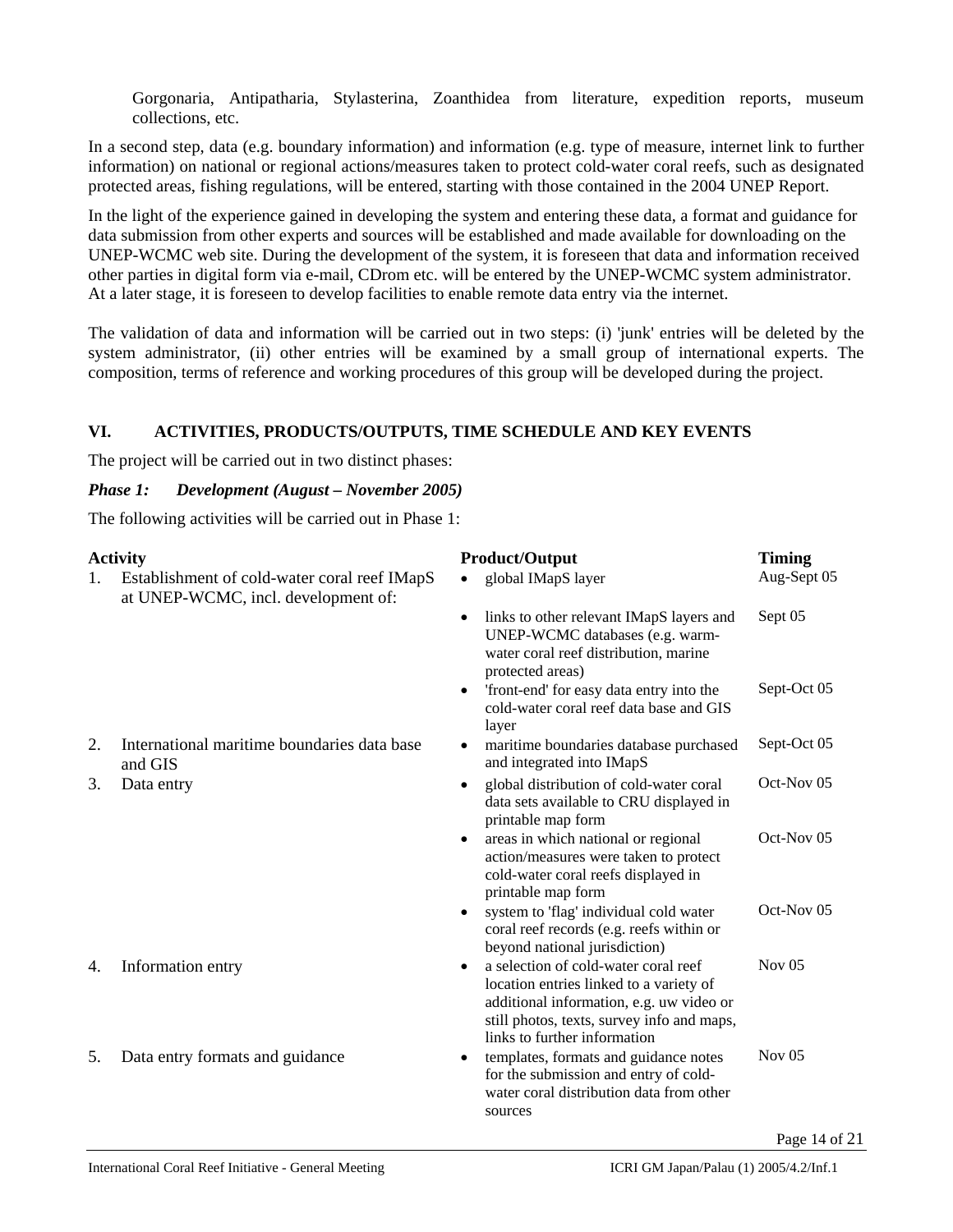• templates, formats and guidance notes for the submission and entry of data on further national or regional action/measures were taken to protect cold-water coral reefs Nov 05 6. Promotional material • promotional brochure/flyer and poster on the global cold-water coral reef data base and GIS Nov 05

Phase 1 will end with the launch of the global cold-water coral reef data base and GIS at the **3rd International Symposium on Deep-Sea Corals** in Miami, USA (26 November – 2 December 2005)

### *Phase 2: Implementation and expansion (December 2005-December 2006)*

Following the launch and promotion of the global cold-water coral reef data base and GIS and going 'on-line', the following activities will be carried out or are expected:

|     | <b>Activity</b>                                                                                                 |           | <b>Product/Output</b>                                                                                                                                                        | <b>Timing</b>                               |
|-----|-----------------------------------------------------------------------------------------------------------------|-----------|------------------------------------------------------------------------------------------------------------------------------------------------------------------------------|---------------------------------------------|
| 7.  | Entry of further data and information provided<br>by, <i>inter alia</i> , participants at 3 <sup>rd</sup> IDSCS | $\bullet$ | increased global coverage of cold-<br>water coral reef locations                                                                                                             | Dec 05-Dec 06                               |
| 8.  | Information entry                                                                                               |           | additional information (e.g. uw<br>video or still photos, texts, survey<br>info and maps, links to further<br>information) available for cold-<br>water coral reef locations | Dec 05-Dec 06                               |
| 9.  | Review of data entry formats and guidance                                                                       |           | revision of templates, formats and<br>guidance notes for the submission<br>of data and information                                                                           | Dec 05-Dec 06<br>(if and when<br>necessary) |
|     |                                                                                                                 |           | options for remote entry via<br>internet evaluated in consultation<br>with experts                                                                                           | July 06                                     |
|     |                                                                                                                 |           | as appropriate, revision of 'front-<br>end' of data base and GIS to allow<br>remote entry                                                                                    | July–Dec 06<br>(as appropriate)             |
|     | 10. Review of the global cold-water coral reef<br>data base and GIS set up in the light of<br>experience gained |           | improved and more user-friendly<br>data base and GIS                                                                                                                         | Dec 05-Dec 06<br>(if and when<br>necessary) |
|     | 11. Promotion                                                                                                   |           | promotional material (up-dated as<br>necessary) presented at relevant<br>international meetings                                                                              | Dec 05-Dec 06                               |
| 12. | Validation of data and information                                                                              |           | Terms of Reference, modus<br>operandi and composition of<br>expert group                                                                                                     | July 06                                     |
|     | 13. Long-term operation and maintenance of the<br>global cold-water coral reef data base and GIS                |           | needs and requirements identified                                                                                                                                            | July–Dec 06                                 |

# **VII. DRAFT BUDGET AND COSTS**

The overall costs for establishing a global cold-water coral reef data base and GIS as part of the IMapS at UNEP-WCMC are estimated to be in the region of £26,000 (approx. \$50,000). The breakdown of costs is as follows:

| <b>Phase</b> | <b>Activities</b> | <b>Time allocation</b> | <b>Costs</b>  |  |
|--------------|-------------------|------------------------|---------------|--|
|              |                   |                        | $USS^*$       |  |
|              |                   |                        | Page 15 of 21 |  |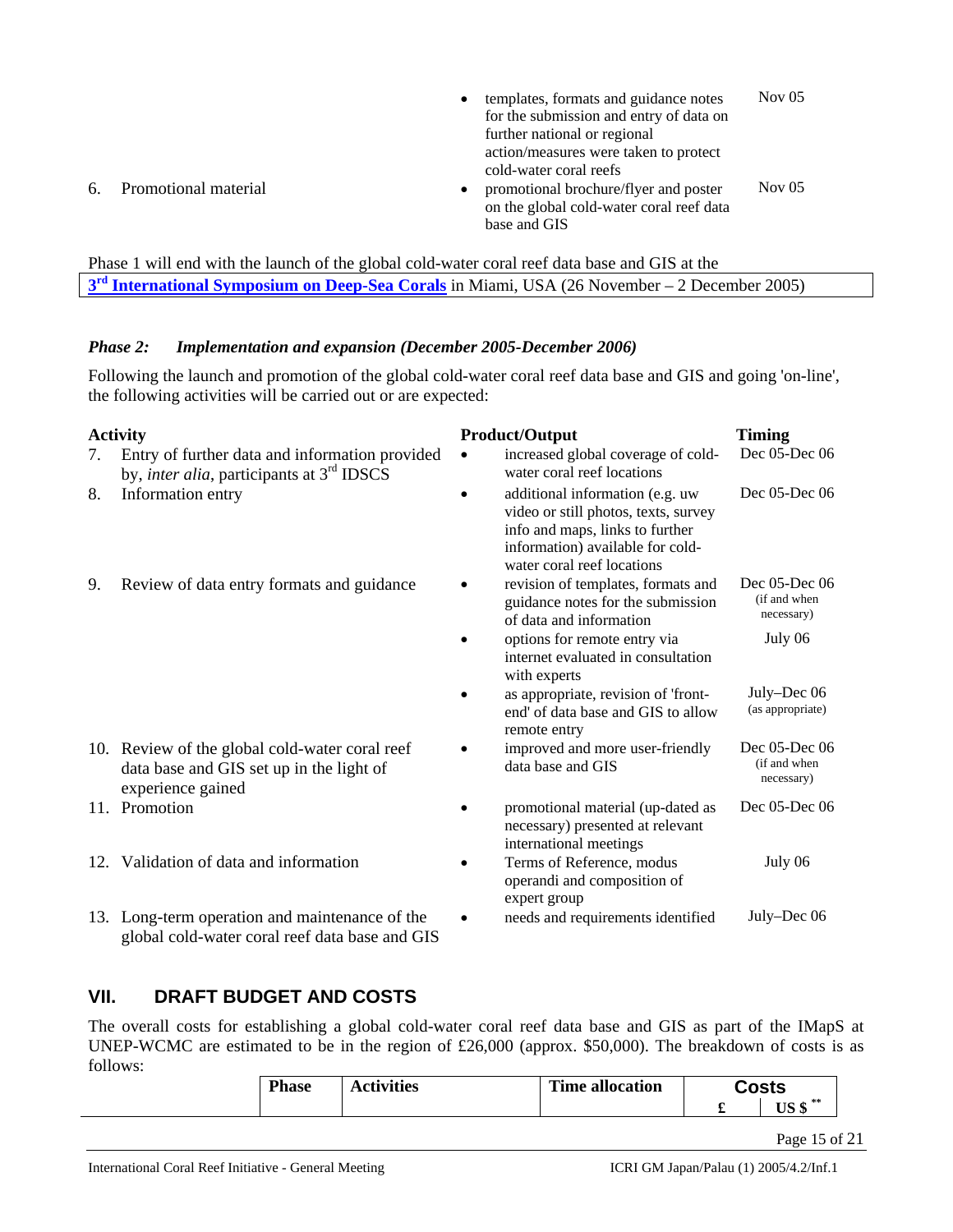| <b>Personnel</b>                                                    |         |                               |                 |          |           |
|---------------------------------------------------------------------|---------|-------------------------------|-----------------|----------|-----------|
| <b>UNEP-WCMC GIS</b>                                                | Phase 1 | 1, 2, 4, 5                    | 4 weeks         | 5,775    | 10,869    |
| developer                                                           | Phase 2 | 9, 10, 13                     | 4 weeks         | 5,775    | 10,869    |
| Data entry personnel                                                | Phase 1 | 3, 4                          | approx. 2 weeks | 2,000    | 3,764     |
| (UNEP-WCMC project assistant<br>or consultant)                      | Phase 2 | 7,8                           | approx. 4 weeks | 4,000    | 7,528     |
| <b>UNEP CRU Head *</b>                                              | Phase 1 | supervision and coordination  | approx. 2 weeks | [4, 125] | [7, 763]  |
|                                                                     | Phase 2 | of all activities             | approx. 4 weeks | [8,250]  | [15, 526] |
| <b>UNEP CRU Assistant *</b>                                         | Phase 1 | supervision and coordination  | approx. 3 weeks | [4, 725] | [8,892]   |
|                                                                     | Phase 2 | of all activities, data entry | approx. 6 weeks | [9,450]  | [17, 784] |
| <b>Expert Group</b><br>(nominal compensation of £500<br>per expert) | Phase 2 |                               |                 | 2,000    | 3,764     |
| <b>Software and Services</b>                                        |         |                               |                 |          |           |
| Maritime boundary data<br>base and GIS<br>(single user license)     | Phase 1 |                               |                 | 1,594    | 3,000     |
| Centenary Edition of the<br><b>GEBCO</b> Digital Atlas              | Phase 1 |                               |                 | 270      | 508       |
| <b>IMapS</b> services                                               | Phase 1 |                               |                 | 417      | 785       |
|                                                                     | Phase 2 |                               |                 | 896      | 1,686     |
| <b>Miscellaneous</b>                                                |         |                               |                 |          |           |
| Promotional material                                                | Phase 1 |                               |                 | 500      | 941       |
|                                                                     | Phase 2 |                               |                 | 500      | 941       |
| <b>Sub-Total</b>                                                    |         |                               | 23,727          | 44,655   |           |
| UNEP-WCMC project administration (10% of sub-total)                 |         |                               |                 | 2,372    | 4,465     |
| <b>TOTAL</b>                                                        |         |                               |                 | 26,099   | 49,120    |

\* The costs for the work carried out by CRU personnel represent a 'in kind' contribution and are not charged to the project.

Data and information for inclusion in the global cold-water coral reef data base and GIS will be provided for free, and remain the property of the originator. Any graphics and illustrations for inclusion in the cold-water coral reef IMapS will, to the extend possible, be produced in-house by UNEP-WCMC or other supporting organisations.

Unutilised funds from Phase 1 will be carried over into Phase 2.

UNEP-WCMC will carry out the financial administration of the project, including the administration of funds from supporting organisations, reporting on utilisation of funds and final expenditure report.

# **VIII. SUPPORTING ORGANISATIONS<sup>6</sup>**

Each supporting organisation will be regularly informed about the project progress, and will be involved in making strategic decisions about the work to be carried out under the project (cf. Correspondence Group below).

Supporting organisations, if they so wish, will be acknowledged on the cold-water coral reef IMapS and any maps or reports produced with the database and GIS, and can have their logo on the promotional materials prepared under the project.

At the end of Phase 1, all supporting organisations will review the availability of funds to start Phase 2. If there are not enough funds secured at the end of Phase 1, the supporting organisations will decide on whether and how further work should be carried out. If a decision is reached to terminate the project after Phase 1 or in Phase 2

 $\frac{1}{6}$  For the purpose of this document, 'supporting organisation' means any organization, agency, body or individual that provides funds or in-kind support for the project.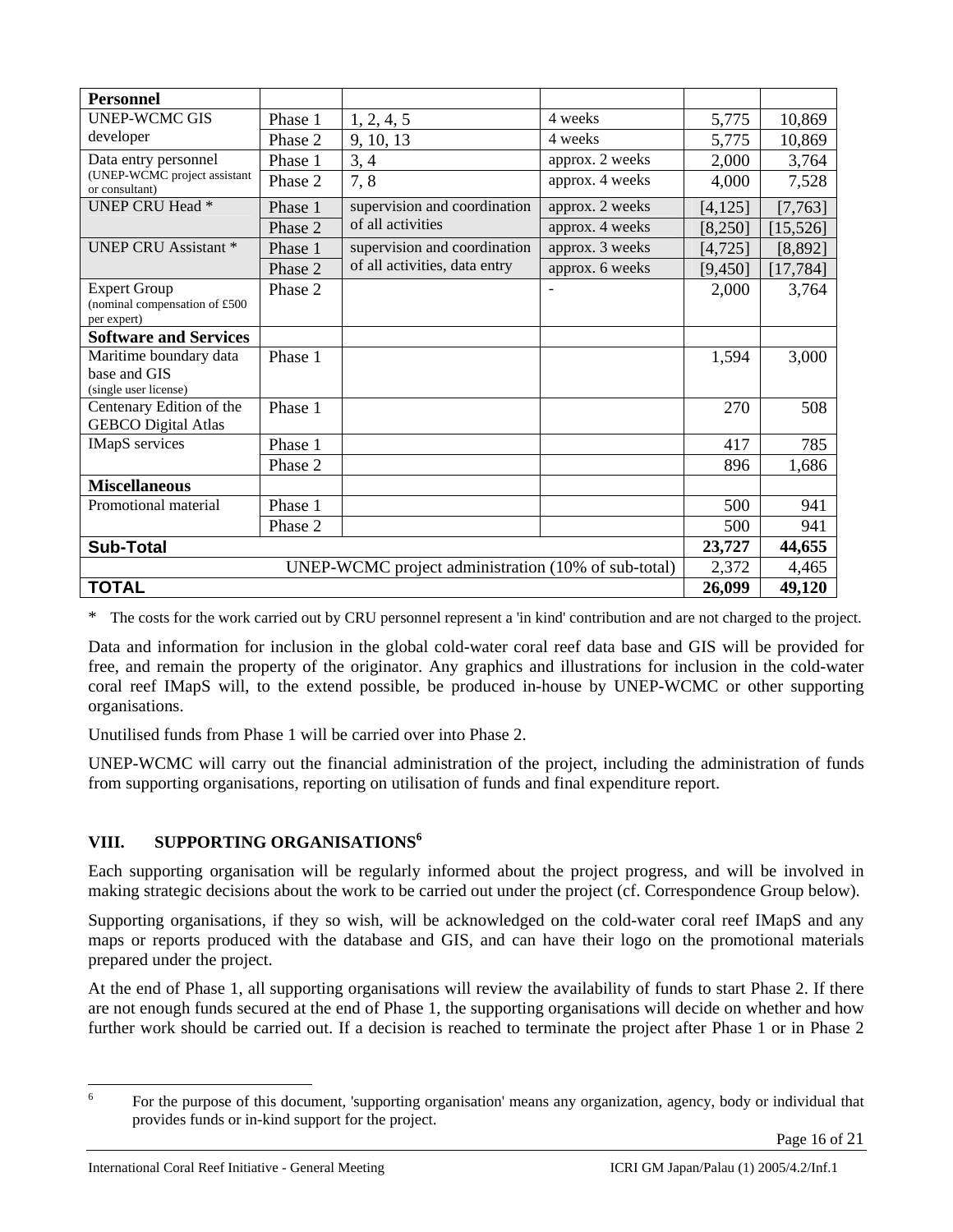prior to December 2006, the supporting organisations should inform CRU for what other purposes any remaining monies could be used, or whether these funds should be reimbursed.

### **IX. CORRESPONDENCE GROUP**

As was the case for the UNEP cold-water coral reef report, a correspondence group will be established under the lead of CRU consisting of 1 representative of each supporting organisation and the UNEP-WCMC GIS developer. The group will mainly communicate by e-mail, and, if and when necessary, via telephone conference. The correspondence group might decide to invite international cold-water coral reef experts into their deliberations.

The main tasks of the correspondence group are: (i) to review the progress under the project, including fundraising activities; (ii) to examine and comment on any draft products and outputs of the project; (iii) to decide at the end of Phase 1 whether and how to proceed with the next phase; (iv) to identify opportunities to promote the project.

# **X. SECURED FUNDS AND FUND RASING STRATEGY**

As of 1 August 2005, the following funds have been secured [further funds and supporting organisations will be added]:

• \$10,000 from UNEP

Fundraising for additional monies will be carried out from the start of the project and throughout all phases, until the costs for all project activities are sufficiently covered and secured. Each supporting organisation, as well as UNEP-WCMC, should do its utmost to raise additional funds for the project.

At the outset of the project, the correspondence group of supporting organisations (cf. above) will establish a list of potential organisations to be contacted with a view to raising additional support and funds, and who should initiate this contact. The correspondence group will regularly review this list and the fund raising efforts carried out.

All existing supporting organisations will be consulted prior to accepting the offer of support or funds from additional organizations.

# **XI. CONTACTS**

#### **UNEP Coral Reef Unit**

| Contact persons: | Dr. Stefan Hain        | $(setan.hain@unep-wcmc.org)$                  |
|------------------|------------------------|-----------------------------------------------|
|                  | Ms Emily Corcoran      | $(emily.corcoran@unep-wcmc.org)$              |
|                  |                        | c/o UNEP World Conservation Monitoring Centre |
|                  | 219 Huntingdon Road    |                                               |
|                  | Cambridge, CB3 0DL, UK |                                               |
|                  | Tel./FAX:              | $+44$ (0)1223 277314 / $+44$ (0)1223 277136   |
|                  |                        |                                               |

#### **UNEP-WCMC**

| Contact persons: | Mr. Phil Fox | $(\text{phil.fox@unep-wcmc})$ |
|------------------|--------------|-------------------------------|
|                  | Mr. Ian May  | $(ian.max@unp-wcmc.org)$      |
|                  | Tel./FAX:    | as above                      |
|                  | Web:         | www.unep-wcmc.org             |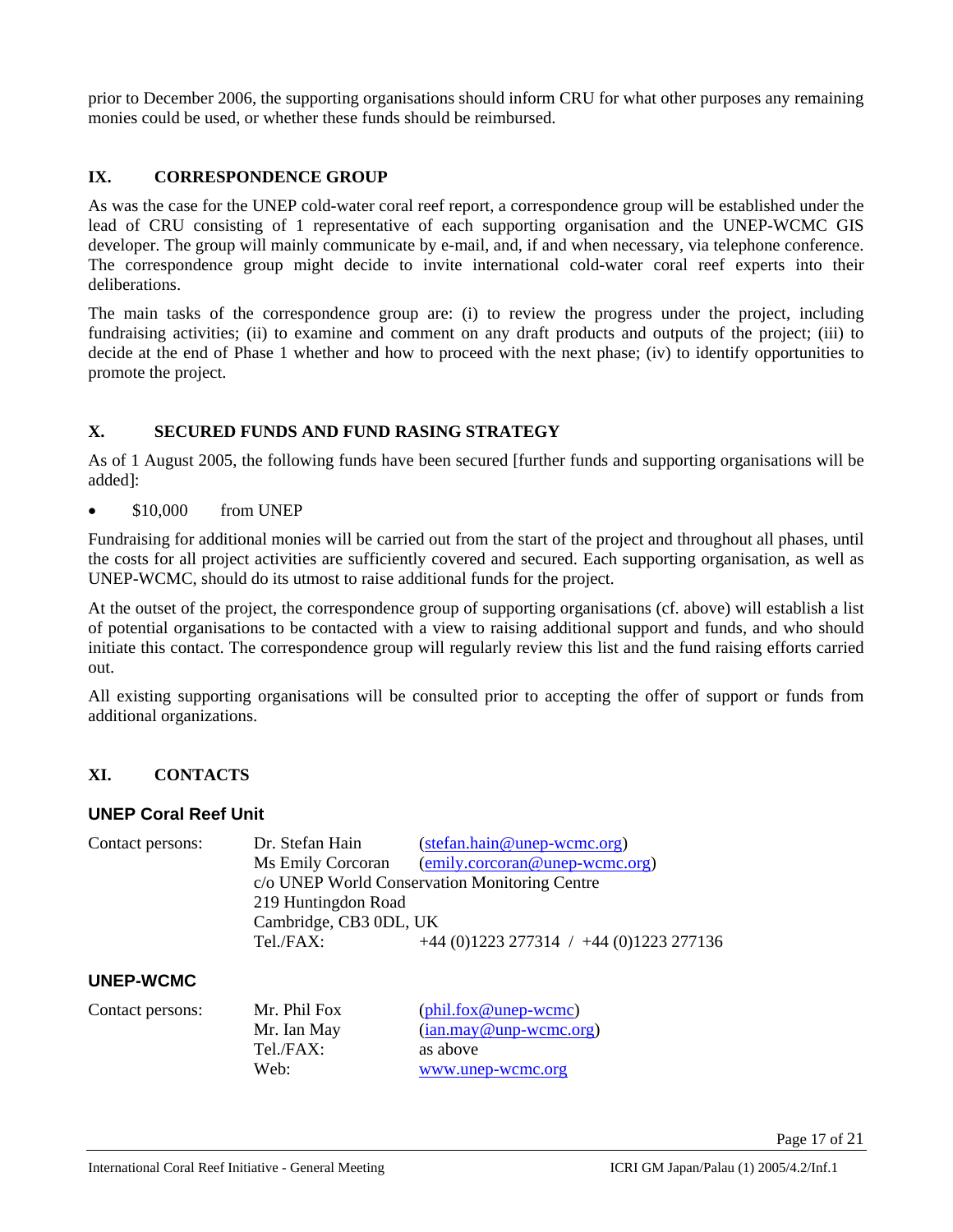### **XII. SELECTED LINKS**

#### **Cold-water coral reef initiative** (Governments of Ireland, Norway, the UK, WWF and UNEP)

Report *Cold-water Coral Reefs: Out of sight – no longer out of mind*

www.unep-wcmc.org/index.html?http://www.unep-wcmc.org/press/cold\_water\_coral\_reefs/index.htm~main Cold-water coral reef Video News Release: www.unep-wcmc.org/press/cold\_water\_coral\_reefs//video/Small\_cold\_water\_coral.wmv

#### **Selection of data bases hosted / maintained at UNEP-WCMC**

| http://sea.unep-wcmc.org/isdb/Taxonomy/                           |
|-------------------------------------------------------------------|
| http://sea.unep-wcmc.org/species/dbases/about.cfm                 |
| http://sea.unep-wcmc.org/citestrade/index.cfm                     |
|                                                                   |
| http://sea.unep-wcmc.org/wdbpa                                    |
| http://www.unep-wcmc.org/protected areas/UN list/index.htm        |
| http://www.unep-wcmc.org/protected areas/world heritage/index.htm |
| http://www.unep-wcmc.org/protected_areas/protected_areas.htm      |
|                                                                   |

#### **Selection of key events and important meetings**

- 3rd Int. Symp. on Deep-Sea Corals http://conference.ifas.ufl.edu/coral/<br>8<sup>th</sup> CBD COP meeting www.biodiv.org/convention/cops.as
- www.biodiv.org/convention/cops.asp

# *United Nations General Assembly reports and resolutions*

| $58^{th}$ session |
|-------------------|
|                   |

| Resolution 58/240 on Oceans and the Law of the Sea | http://daccess-ods.un.org/access.nsf/Get?Open&DS=A/RES/58/240⟪=E  |
|----------------------------------------------------|-------------------------------------------------------------------|
| Resolution 58/14 on Sustainable Fisheries          | http://daccess-ods.un.org/access.nsf/Get?Open&DS=A/RES/58/240⟪=E  |
| $59th$ session                                     |                                                                   |
| SG Report on Oceans and the Law of the Sea         | http://daccess-ods.un.org/access.nsf/Get?Open&DS=A/59/62⟪=E       |
| SG Report on Oceans and the Law of the Sea, Add 1  | http://daccess-ods.un.org/access.nsf/Get?Open&DS=A/59/62/Add.1⟪=E |
| SG Report on Sustainable Fisheries                 | http://daccess-ods.un.org/access.nsf/Get?Open&DS=A/59/298⟪=E      |
| Resolution 59/24 on Oceans and the Law of the Sea  | http://daccess-ods.un.org/access.nsf/Get?Open&DS=A/RES/59/24⟪=E   |
| Resolution 59/25 on Sustainable Fisheries          | http://daccess-ods.un.org/access.nsf/Get?Open&DS=A/RES/59/25⟪=E   |
| $60th$ session                                     |                                                                   |
| SG Report on Oceans and the law of the sea         | http://daccess-ods.un.org/access.nsf/Get?Open&DS=A/60/63⟪=E       |
|                                                    |                                                                   |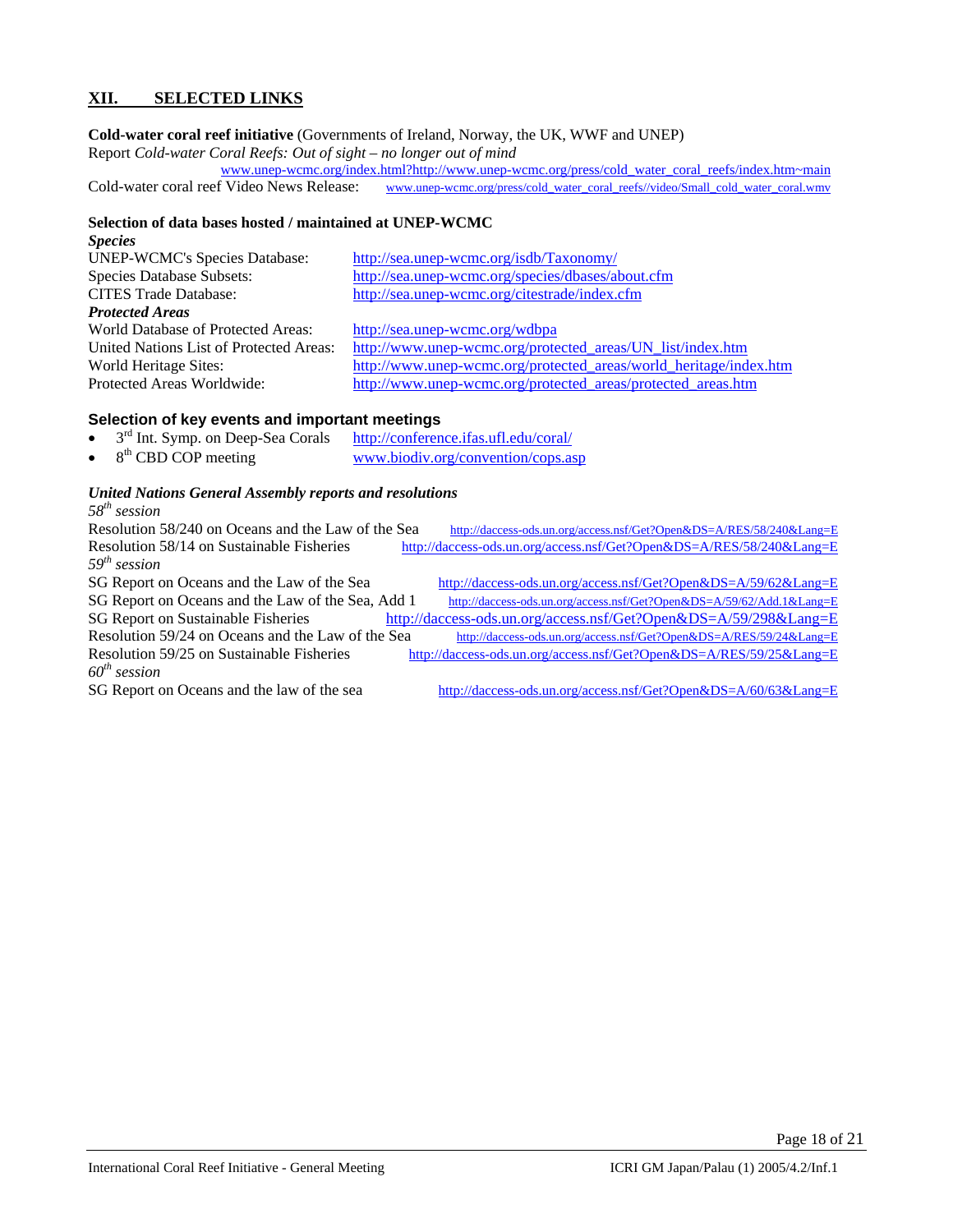

(for further information and maps please visit http://imaps.unep-wcmc.org/imaps\_index.htm)





Page 19 of 21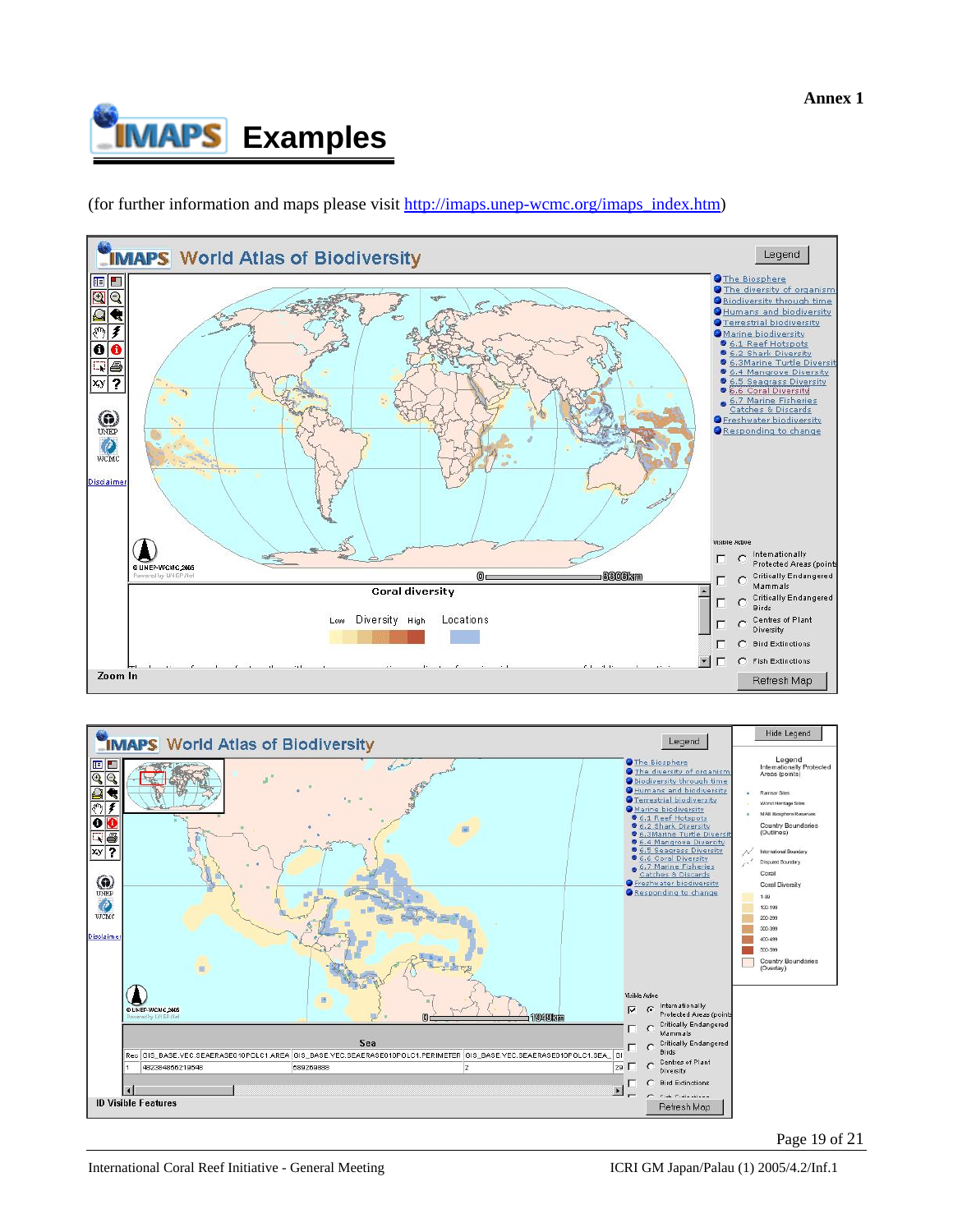